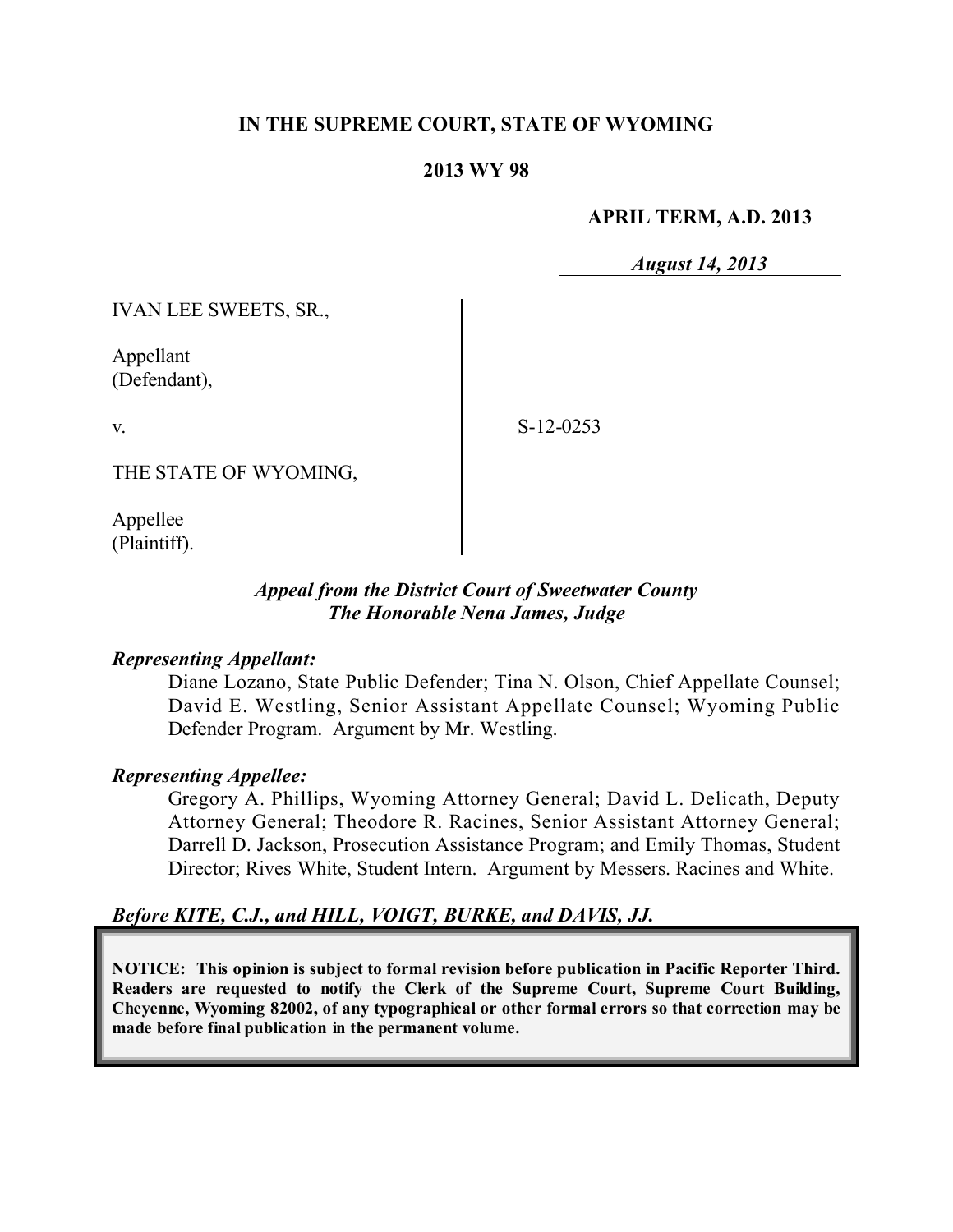**HILL,** Justice.

[¶1] Ivan Sweets was convicted of one count of obtaining property by false pretenses and one count of wrongful disposing of that property. He was sentenced to terms of six to eight years on each count, to be served consecutively. On appeal, Sweets challenges the sufficiency of the evidence to support his conviction for obtaining property by false pretenses, and he contends that the two criminal counts should have merged for purposes of sentencing.

[¶2] We affirm and, in so ruling, we overrule the "same facts or evidence test" for evaluating sentencing merger questions. The same elements test shall henceforth serve as our sole test for evaluating merger questions. 1

### **ISSUES**

[¶3] Sweets states the issues on appeal as follows:

 $\overline{a}$ 

I. Did the court err by denying [Sweets'] motion for judgment of acquittal for the reason that there was insufficient evidence to support a verdict on obtaining property by false pretenses?

II. Did the court err in denying [Sweets'] motion to merge sentences in that both convictions arose from a single act and a single set of facts?

### **FACTS**

[¶4] In April 2010, Sweets approached Mary Froman at her residence in Rock Springs, Wyoming and offered to clean up her property by removing junk iron and parts that he could sell for scrap. Ms. Froman agreed and showed Sweets the items that she would permit him to remove from her property. Ms. Froman also showed Sweets the items that she did not want removed from her property and that she did not consider junk that could be scrapped. Among the items Ms. Froman told Sweets she did not want removed were the attachments to a crane that was parked on her property, including the crane's boom, buckets, and dolly.

<sup>1</sup> *See Blockburger v. United States*, 284 U.S. 299, 304, 52 S.Ct. 180, 182, 76 L.Ed. 306 (1932) (setting forth same elements test); *see also James v. State*, 2012 WY 35, ¶ 22, 271 P.3d 1016, 1022 (Wyo. 2012) (Voigt, J., specially concurring and urging abandonment of same facts or evidence test and return to elements test only); *Winstead v. State*, 2011 WY 137, ¶ 16, 261 P.3d 743, 746 (Wyo. 2011) (Voigt, J., specially concurring); *Baker v. State*, 2011 WY 123, ¶ 23, 260 P.3d 268, 274 (Wyo. 2011) (Voigt, J., specially concurring); and *Najera v. State*, 2009 WY 105, ¶ 17, 214 P.3d 990, 995 (Wyo. 2009) (Voigt, C.J., specially concurring).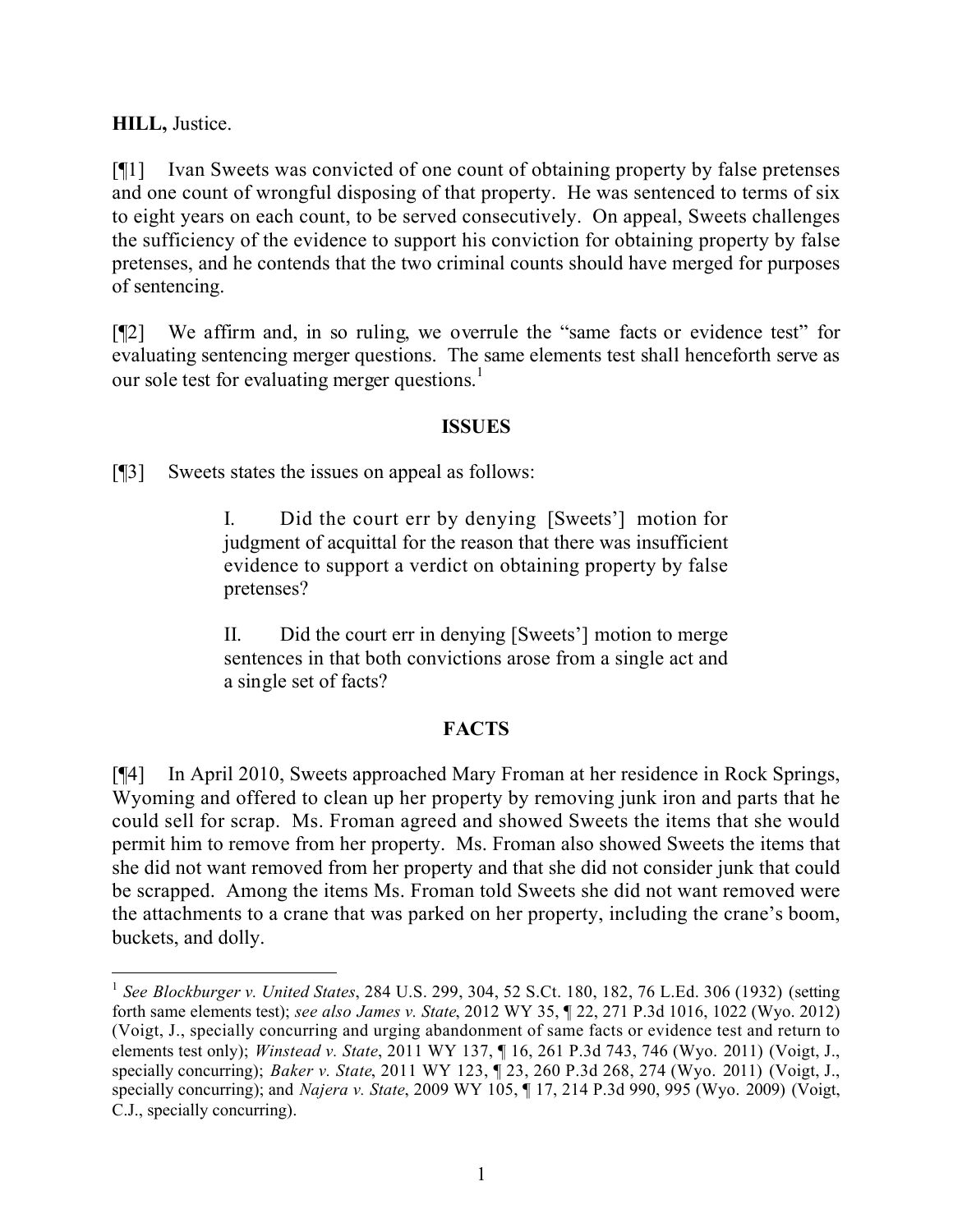[¶5] About a month later, in May 2010, Sweets again contacted Ms. Froman, this time to tell her that he had located a buyer for her crane. Ms. Froman testified as follows concerning the conversation:

> A. He asked if he could talk to me about the crane and I said yes, what is going on. And he said I have a buyer for your crane. And I said, oh, okay. And he said this buyer is from Pinedale, he wants your crane, but he doesn't want any of the boom, buckets or any of this other stuff, he just wants the crane. I told him at this time what he could do is he could tell the person that I was willing to sell the crane. I told him the price. But I said, the boom, bucket, all of this goes with the crane. If he don't want that he has to deal with you, not with me. He has it, he has it, it's lock, stock and barrel, he takes the crane and all the parts. I just didn't want to deal with a whole bunch of people with different things going on. The crane was \$30,000 for the boom, buckets, crane and attachments.

> > Q. So it was a package deal?

A. Right.

Q. He talked about a buyer from Pinedale. Did he ever tell you who that was?

A. No.

Q. Did he ever – did you ever talk to anyone from Pinedale?

A. No.

[¶6] Sometime after that conversation, between the months of June and September 2010, Sweets asked Ms. Froman if he could purchase the crane himself. Ms. Froman responded by offering Sweets the same package deal–\$30,000 for the crane and its attachments. Sweets and Ms. Froman had continuing conversations, and during one of those conversations, Ms. Froman agreed to finance the \$30,000 purchase price.

> Q. Were there certain things that you told him he would need to do in order for you to agree to finance the crane?

> > A. Yes, I did.

Q. What were those things?

A. That he had to have insurance on it. He had to have the crane in running condition. He had to keep it up. He had to stay in  $-$  all of the regulations and everything that went on with the state as far as permits, fees, everything, he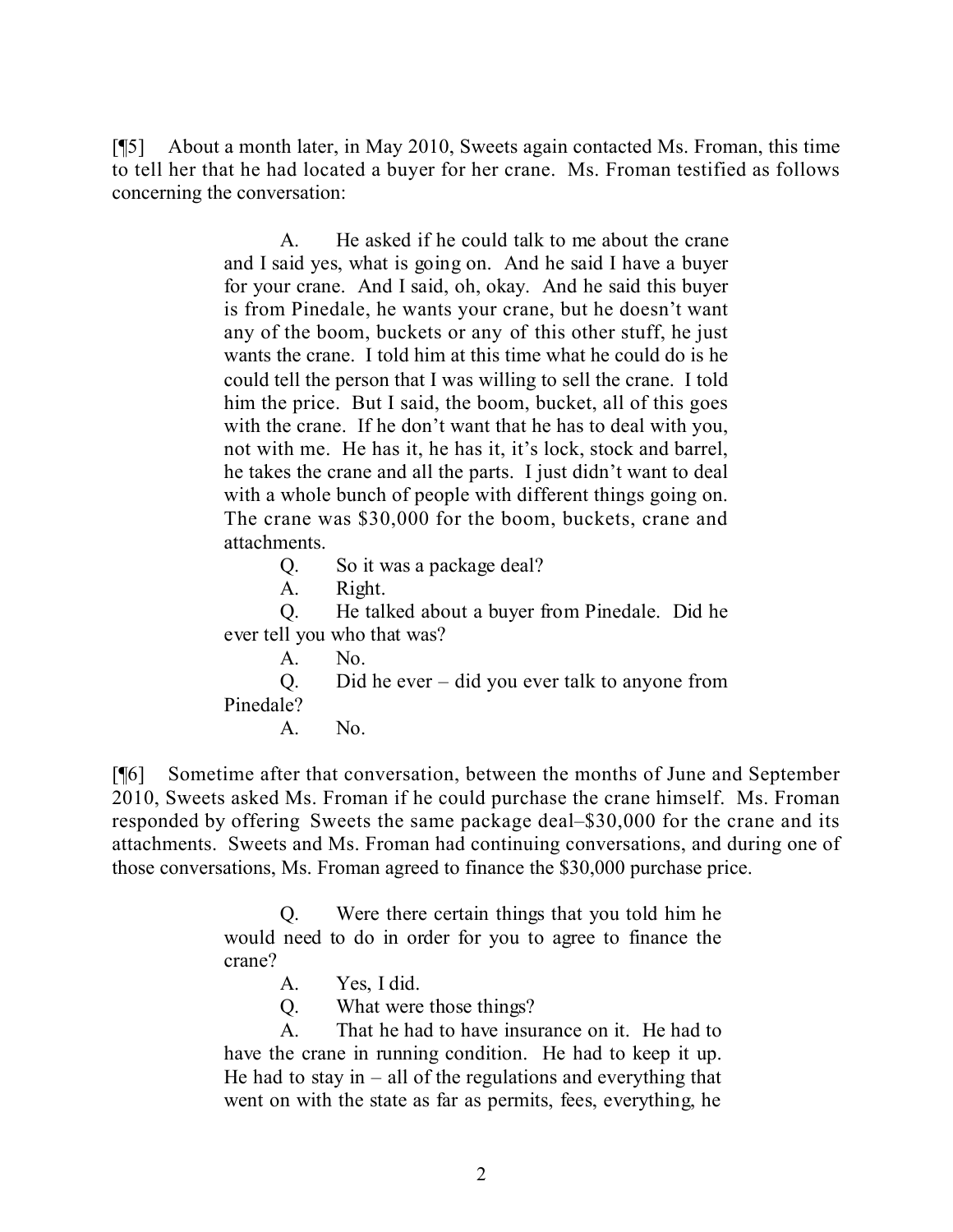had to do, he had to get all of these gathered around. He had to have a good mechanic. He had to have a place to put it while he worked on it because my driveway was not going to be open to him having a bunch of stuff around there working on the crane. He had to have a place to work on it. He had to move it to that place, so he had to have enough money to get permits to even move it after he –

Q. Was there a contract that was written at some point regarding you financing the crane for him?

A. I wrote a contract with him that stated that if he wanted to buy this crane, it was a 45-ton crane, it was with 510 foot of boom, it was four buckets, a dolly and some jib. If he wanted to take this crane and he wanted to keep it in good shape and work on it, I would work with him and go over a three-year period of financing to \$30,000 for him.

[¶7] Sometime later, Sweets told Froman that he had made the arrangements she had requested and had secured: an individual willing to assist him in financing the costs of insurance (James Reinard); a mechanic to help Sweets work on the crane (Randy Shipman); and an auto recycling operation owner who would allow Sweets to store and work on the crane on his property (Jim Rasmussen). Ms. Froman did not know James Reinard, but she knew and trusted Randy Shipman and Jim Rasmussen, and she instructed Sweets to set up a meeting with each of the individuals so she could verify their arrangements with Sweets. The meetings Ms. Froman requested did not occur, and the contract remained unexecuted.

[¶8] In October 2010, Sweets again contacted Ms. Froman, and this time he requested permission to move the crane and its attachments to Jim Rasmussen's business property, 5 Star Auto and Truck Recycling. Ms. Froman testified as follows concerning that conversation:

> A. Well, he came to me and said that he had someone that could move the crane up to 5 Star and that he was supposed to clean up their yard in exchange for the trucking of my boom and buckets and everything up to 5 Star.

> Q. Was there a time that you told him that it would be okay to take the items up to 5 Star?

> A. Only when he – he called me – after I said I had told him I wasn't going to let anything go until we get this contract signed and everything, he came to me, he called me and said the trucking company that is going to move that up there has a contract. They are going to be busy and it/s getting cold. It's getting winter, it's going to be hard to travel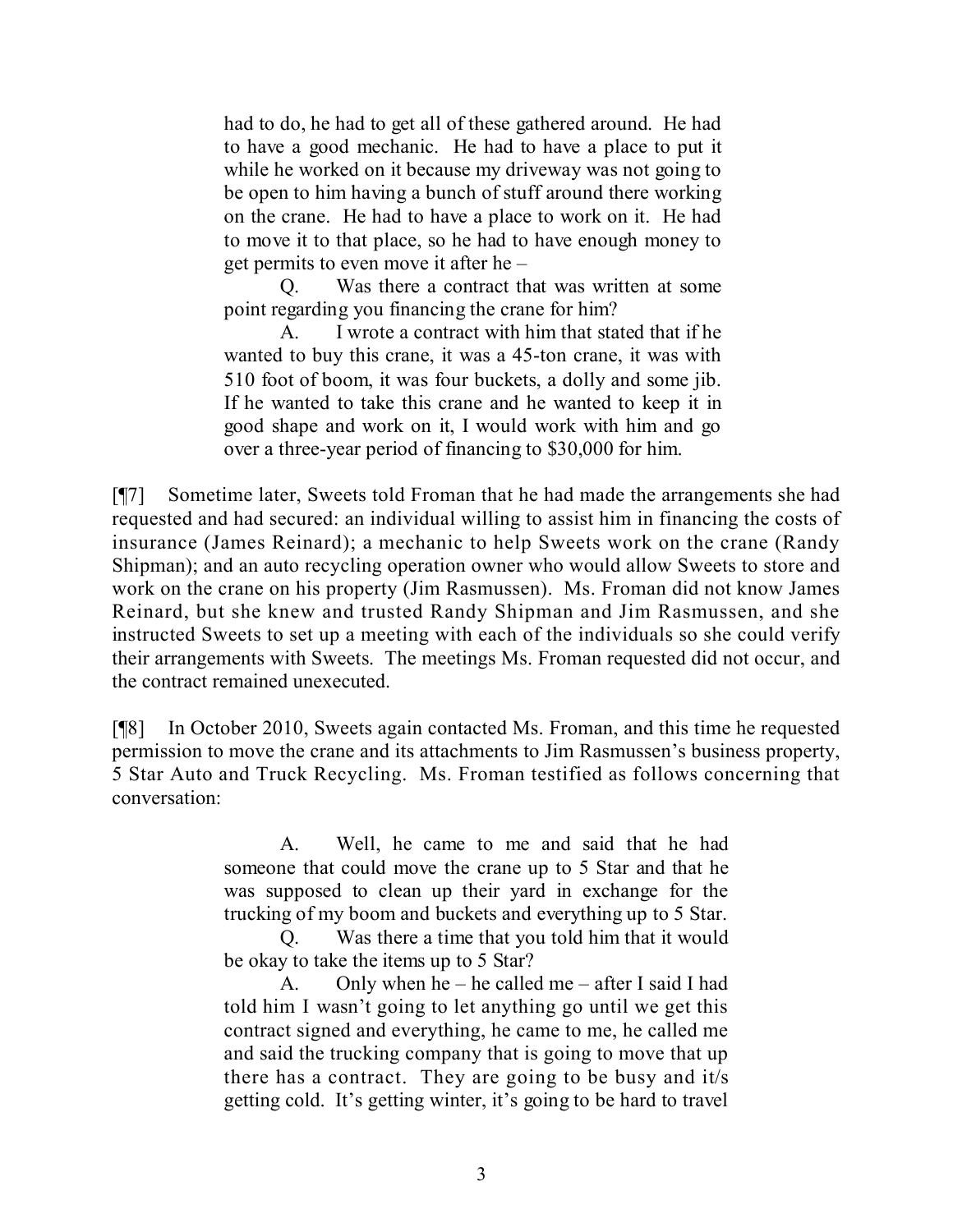and everything, can I move the boom and buckets and crane up there now. And I told him no, not until you get this signed, not until we have an agreement on this. And he said, but can I just move the boom and buckets for now and get them on pallets out of the mud and everything. So I told him yes, the boom and the buckets could go up there to 5 Star on a pallet, but the crane was not to go until the contract and everything – until he had all his people going. I didn't feel like the boom and buckets could be worked anywhere else expect (sic) on the crane and the crane was stationary in my yard, I could see it. So I thought it was okay to let the boom and buckets be at this place where he was going to start a business.

[¶9] On October 13, 2010, Sweets arrived at Ms. Froman's property followed by a truck owned by Legend Trucking. At Sweets' direction, the truck driver loaded the crane's boom and jib. There were several other crane attachments that Sweets wanted taken at the same time, but those items would not fit on the truck with the boom and jib. Legend Trucking did not deliver the crane attachments to 5 Star for storage, but instead delivered the items to Pacific Steel, a steel recycling operation, where the items were sold for scrap. Leonard Bartels, the driver, testified:

> A. I took it down to Pacific Steel and weighed in again, like I normally do. They told me to go get it unloaded, went down and got it unloaded. And come back up on the scales and got out of the truck. And Ivan [Sweets] was there and he said I have got it taken care of, and I said all right, I'll talk to you later. And that was it.

Q. So Ivan followed you down to Pacific Steel?

A. Yes.

Q. How did you know to take those items to Pacific Steel?

A. Because he told me to.

[¶10] On December 15, 2010, Ms. Froman called Jim Rasmussen to check on the boom and jib and make sure they were not in his way or in a bad place for him. Mr. Rasmussen informed Ms. Froman that none of her crane parts were being stored in his lot, and Ms. Froman immediately contacted the Sweetwater County Sheriff's Office. Sweets did not pay Ms. Froman for the crane parts, and after Ms. Froman discovered that the crane parts were not delivered to the 5 Star lot for storage, she did not again permit Sweets on her property.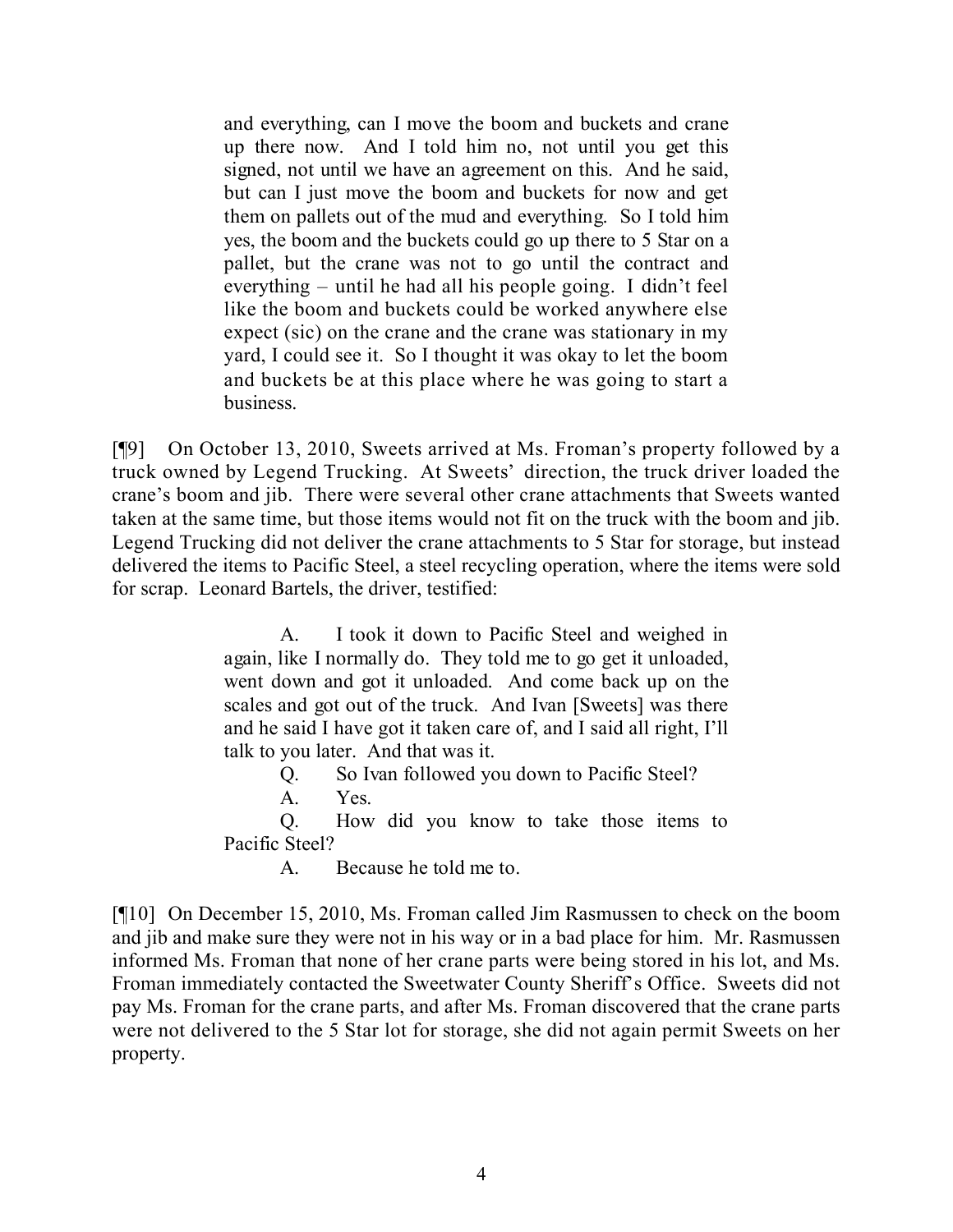[¶11] In July 2011, the State filed an Information charging Sweets with one count of wrongful taking or disposing of property and one count of obtaining property by false pretenses. A jury trial was held on January 9-11 and 19-20, 2012. On January 20, 2012, the jury returned a verdict finding Sweets guilty on both counts. On January 31, 2012, Sweets filed a Motion for Judgment of Acquittal and a New Trial, which the district court denied from the bench. On February 10, 2012, Sweets filed a Motion for Merger of Sentences, which the court also denied.

[¶12] On April 11, 2012, the court held a sentencing hearing for the purposes of sentencing Sweets on the two counts at issue in this appeal, as well as on a separate delivery of methamphetamine count. The court sentenced Sweets to six to eight years on each of the two counts at issue in this appeal, to run consecutively. Sweets filed this timely appeal.

# **DISCUSSION**

# **A. Sufficiency of the Evidence**

[¶13] Sweets contends that the evidence at trial was insufficient to support a conviction for obtaining property by false pretenses because the evidence shows nothing more than a commercial dispute. Sweets asserts that the promises on which Ms. Froman relied were promises to perform acts in the future, namely his promise to execute a contract to purchase the crane and his promise to make payments on that contract, and he argues, such promises of future performance cannot support a false pretenses conviction. We disagree with Sweets' characterization of the evidence and conclude that the evidence was sufficient to support his conviction for obtaining property by false pretenses.

[¶14] In reviewing a sufficiency of the evidence claim,

we examine and accept as true the State's evidence and all reasonable inferences which can be drawn from it. We do not consider conflicting evidence presented by the defendant. We do not substitute our judgment for that of the jury; rather, we determine whether a jury could have reasonably concluded each of the elements of the crime was proven beyond a reasonable doubt. This standard applies whether the supporting evidence is direct or circumstantial.

*Craft v. State*, 2013 WY 41, ¶ 18, 298 P.3d 825, 830-31 (Wyo. 2013) (quoting *Dawes v. State*, 2010 WY 113, ¶ 17, 236 P.3d 303, 307 (Wyo. 2010) (citations omitted)).

[¶15] A person who knowingly obtains property from another person by false pretenses with the intent to defraud that person is guilty of a felony if the value of the property is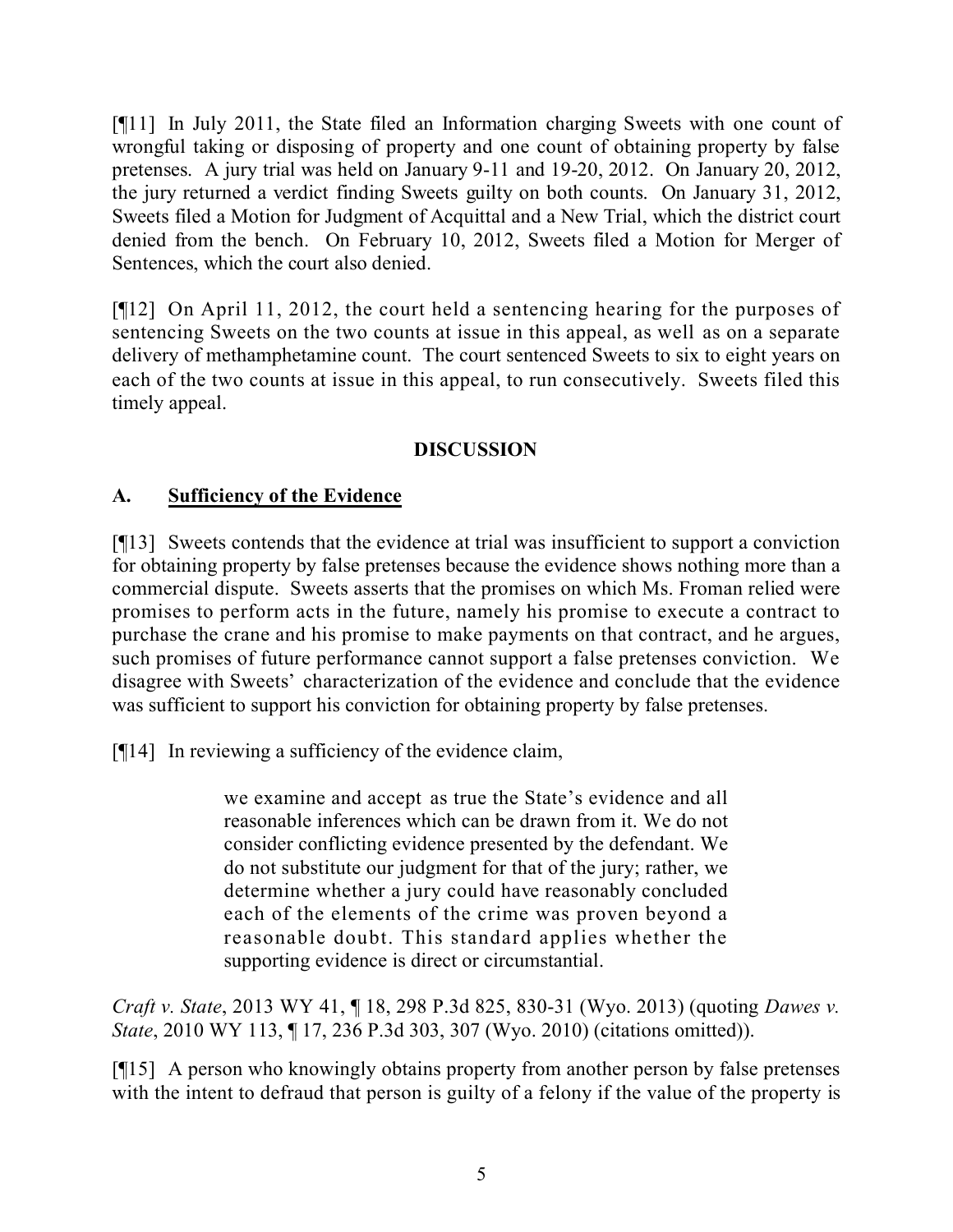one thousand dollars or more. Wyo. Stat. Ann. § 6-3-407(a)(i) (LexisNexis 2013). The parties stipulated below that the value of the crane attachments at issue was in excess of one thousand dollars. As to the remaining elements, we have held that to prove a violation of  $\S$  6-3-407(a), the State must prove: "(1) the pretenses; (2) their falsity; (3) the fact of obtaining property by reason of the pretenses; (4) the knowledge of the accused of their falsity; and (5) the intent to defraud." *Lopez v. State*, 788 P.2d 1150, 1152 (Wyo. 1990). "Intent to defraud is an essential element of the crime of obtaining property by false pretenses that may be inferred from the defendant's conduct and circumstantial evidence." *Trevino v. State*, 2006 WY 113, ¶ 12, 142 P.3d 214, 218 (Wyo. 2006).

[¶16] To the extent that the alleged false pretenses relate to a promise of future acts, this Court has further said:

> Specific intent is an essential element of the crime of obtaining property by false pretenses in Wyoming. In order to succeed in a prosecution for a promise to perform future acts, the State is required to prove that a defendant had the intent not to perform a promise as well as the falsity of the promises/pretenses, that property was obtained by reason of the pretenses, and the knowledge of the accused of their falsity.

*Craver v. State*, 942 P.2d 1110, 1113-14 (Wyo. 1997) (citing *Lopez*, 788 P.2d at 1152; *Miller v. State*, 732 P.2d 1054, 1063-64 (Wyo. 1987)).

[¶17] Sweets was convicted of obtaining Ms. Froman's crane attachments by false pretenses. In evaluating the State's evidence that supports this conviction, we disagree with Sweets that the focus is or should be on whether he ultimately intended to execute the \$30,000 crane purchase agreement. Instead, our focus is on the representations Sweets made to induce Ms. Froman to release the crane attachments to him. Regarding those representations, the State's evidence, which we accept as true, was as follows:

--Ms. Froman testified that Sweets told her that he had lined up three individuals, James Reinard, Randy Shipman, and Jim Rasmussen, to assist him with repairs to the crane and its attachments by providing financing to assist in the cost of insurance and repairs, mechanical assistance with the repairs themselves, and a location to store the crane and its attachments during those repairs;

--James Reinard, Randy Shipman, and Jim Rasmussen each testified that no such arrangements had been made;

--In particular, Jim Rasmussen, owner of 5 Star Auto and Truck Recycling, testified that Sweets had never discussed with him the possibility of storing the crane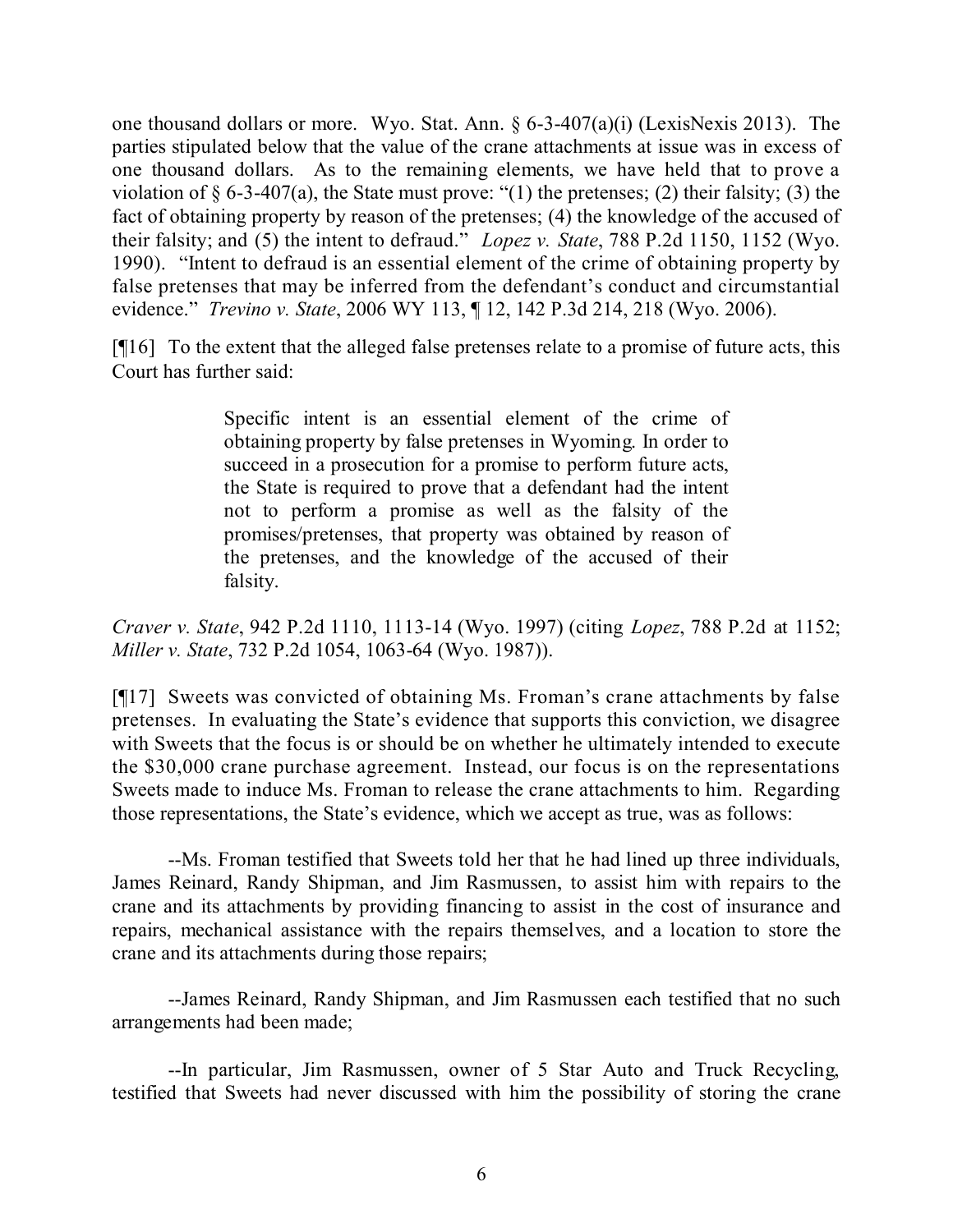attachments on his property or storing the crane on his property while it was being repaired;

--Ms. Froman testified that Sweets told her that he if she allowed him to take the crane attachments, he would move them to 5 Star to be stored and protected from the elements;

--Ms. Froman testified that she agreed to allow Sweets to take the crane attachments because she believed he was moving them to the 5 Star property for storage; and

--Leonard Bartels, the driver who picked up the crane attachments, testified that after he loaded the crane attachments on his truck, he immediately delivered them to Pacific Steel in accordance with Sweets' instructions.

[¶18] The State's evidence was sufficient to allow the jury to conclude that Sweets misrepresented both existing facts as well as his intended future performance, and that he intended by those false pretenses to defraud Ms. Froman and obtain her property. The evidence showed that Sweets represented to Ms. Froman that he was going to move her property to a better protected location for storage and that she relied on that promise in allowing him to take her property. The evidence further showed that Sweets had not secured a more protected location to store the property and that Sweets instead directed that the property be immediately transported to Pacific Steel where he sold the property for its scrap value. From this evidence, the jury could certainly infer Sweets' intent to defraud Ms. Froman, and we thus reject Sweets' sufficiency of the evidence challenge to his false pretenses conviction.

# **B. Sentencing Merger**

[¶19] Sweets contends that the district court erred in denying his motion to merge the sentences for his convictions for obtaining property by false pretenses and wrongful disposing of property. We recognize that protection against multiple punishments for the same offense is a protection afforded by both state and federal double jeopardy provisions. *James v. State*, 2012 WY 35, ¶ 12, 271 P.3d 1016, 1018 (Wyo. 2012). Because sentencing merger presents a constitutional question, we review the issue as follows:

> This Court reviews *de novo* the question of whether a defendant's constitutional protection against double jeopardy has been violated. *Daniel v. State*, 2008 WY 87, ¶ 7, 189 P.3d 859, 862 (Wyo. 2008). We consider protections provided by the fifth amendment to the United States Constitution and by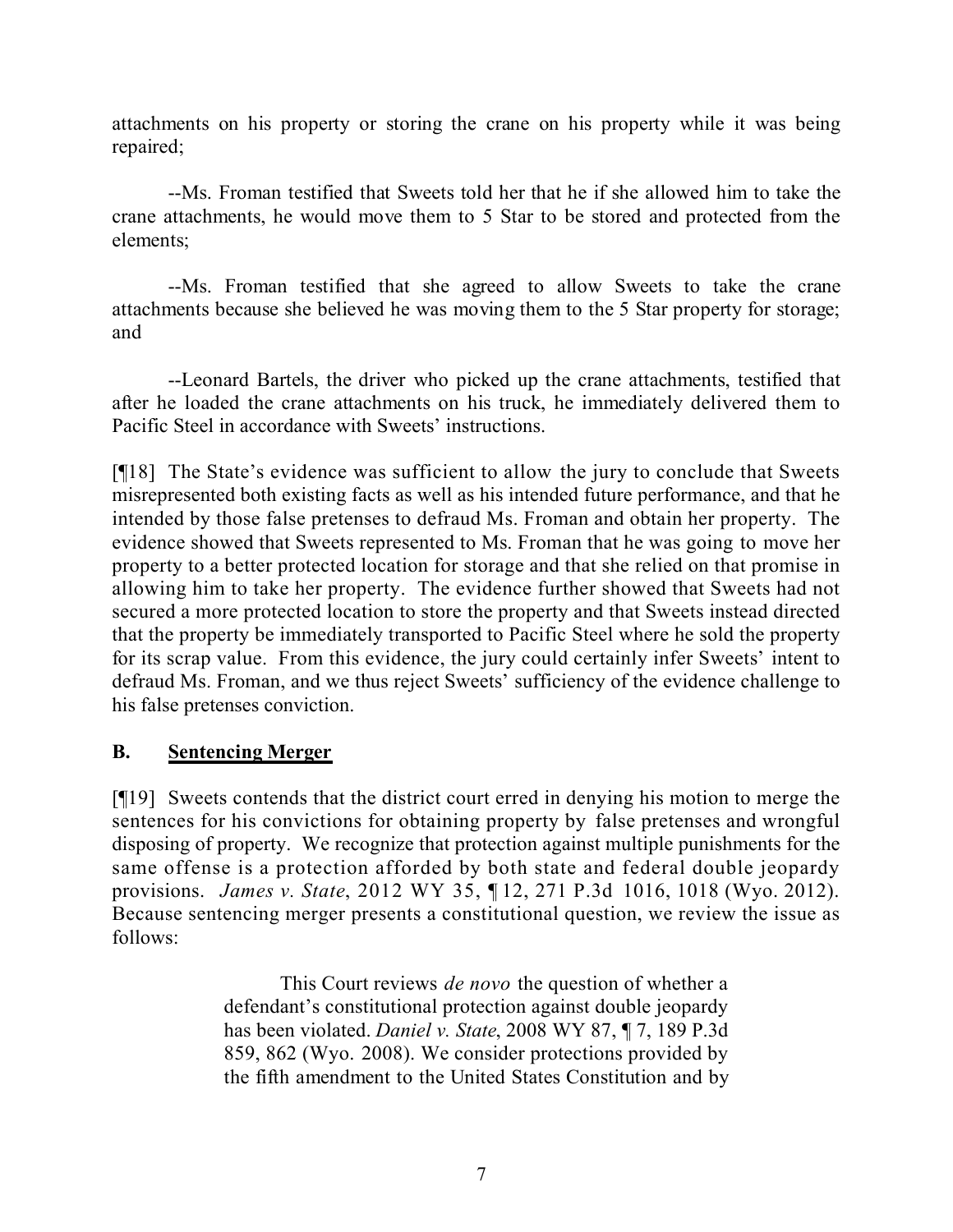art. 1, § 11 of the Wyoming Constitution to be equivalent. *Id.*, ¶ 8, 189 P.3d at 862.

*James*, ¶ 9, 271 P.3d at 1018.

# **1. Overview of Merger Analysis**

[¶20] The double jeopardy clauses of the United States and Wyoming constitutions afford three distinct protections: "1) [P]rotection against a second prosecution for the same offense following an acquittal; 2) protection against a second prosecution for the same offense after a conviction; and 3) protection against multiple punishments for the same offense." *James*, ¶ 12, 271 P.3d at 1018 (quoting *Meyers v. State*, 2005 WY 163, ¶ 9, 124 P.3d 710, 714 (Wyo. 2005)). We are concerned in this case with the third protection, that being the protection against multiple punishments for the same offense.

[¶21] With respect to the double jeopardy protection against multiple punishments, the United States Supreme Court has held that the key inquiry is whether the legislative branch intended the defendant's conduct to result in separate offenses and separate punishments—and if the legislature did so intend, then there is no double jeopardy violation.

> In contrast to the double jeopardy protection against multiple trials, the final component of double jeopardy—protection against cumulative punishments—is designed to ensure that the sentencing discretion of courts is confined to the limits established by the legislature. Because the substantive power to prescribe crimes and determine punishments is vested with the legislature, *United States v. Wiltberger*, 5 Wheat. 76, 93, 5 L.Ed. 37 (1820), the question under the Double Jeopardy Clause whether punishments are "multiple" is essentially one of legislative intent, see *Missouri v. Hunter*, 459 U.S. 359, 366–368, 103 S.Ct. 673, 678–679, 74 L.Ed. 2d 535 (1983).

*Ohio v. Johnson*, 467 U.S. 493, 499, 104 S.Ct. 2536, 2540-41, 81 L.Ed. 2d 425 (1984) (footnote omitted).

[¶22] One commentator has summarized the protection against multiple punishments and the Supreme Court's approach to determining the constitutionality of multiple punishments as follows:

> The Double Jeopardy Clause does not limit legislative authority to define punishment. In the case of related convictions, a legislature can fix the sentence or sentencing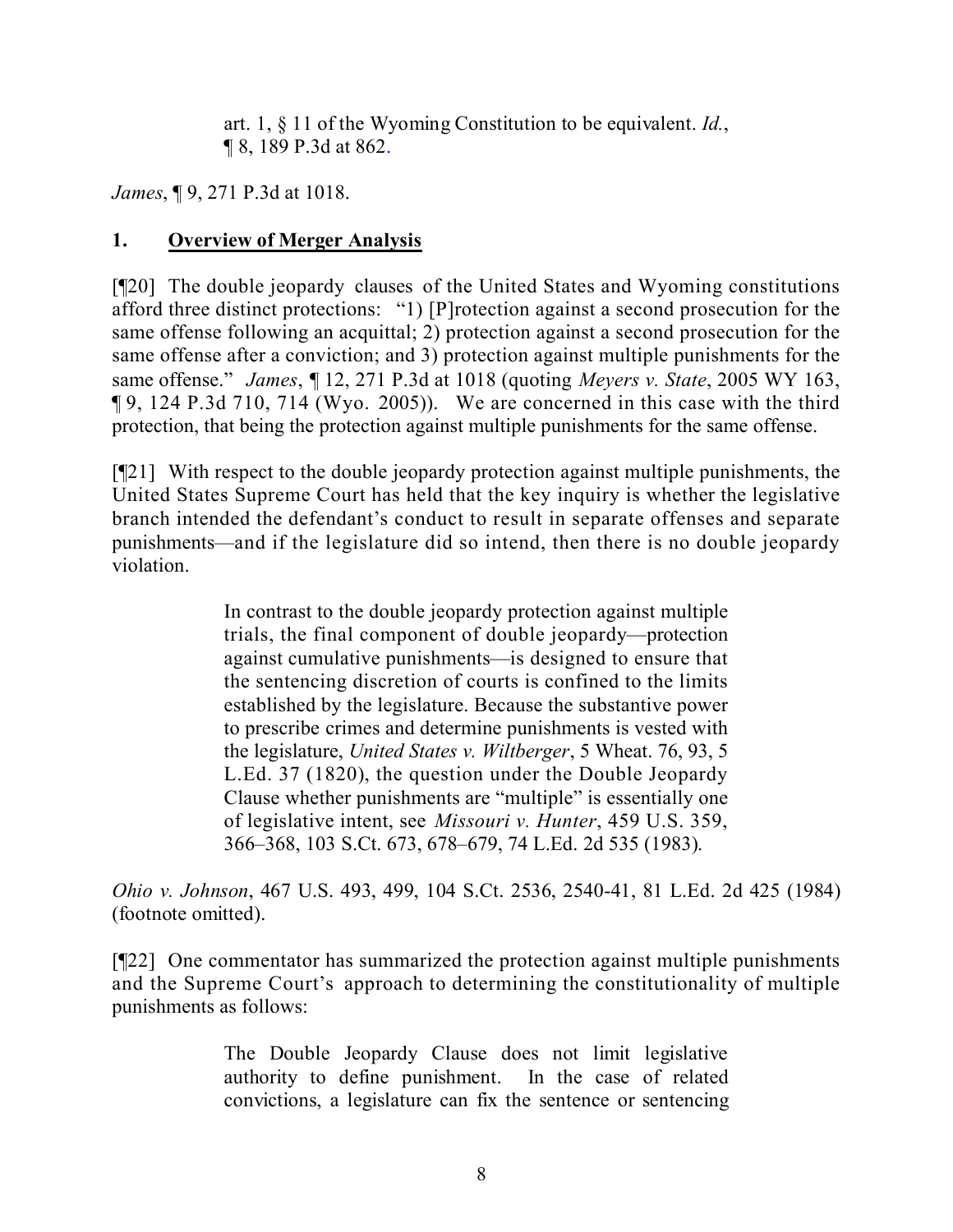range, provided only that it falls within the broad range permitted by the constitutional prohibition on cruel and unusual punishment and the due process requirement of fundamental fairness. Therefore, in evaluating a defendant's multiple punishment claim, the focus is legitimately, inevitably, and almost exclusively on legislative intent. The only question is whether the punishment exceeds that intended by the legislature.

Anne B. Poulin, Article: *Double Jeopardy and Multiple Punishment: Cutting the Gordian Knot*, 77 U. Colo. L. Rev. 595, 597 (2006) (footnotes omitted); *see also Albernaz v. United States*, 450 U.S. 333, 344, 101 S.Ct. 1137, 1145, 67 L.Ed. 2d 275 (1981) ("[T]he question of what punishments are constitutionally permissible is not different from the question of what punishments the Legislative Branch intended to be imposed."); *Whalen v. United States*, 445 U.S. 684, 689, 100 S.Ct. 1432, 1436, 63 L.Ed.2d 715 (1980) (acknowledging that power to define criminal offenses and prescribe punishment "resides wholly" in the legislative branch); *Brown v. Ohio*, 432 U.S. 161, 165, 97 S.Ct. 2221, 2225, 53 L.Ed. 2d 187 (1977) ("Where consecutive sentences are imposed at a single criminal trial, the role of the constitutional guarantee is limited to assuring that the court does not exceed its legislative authorization by imposing multiple punishments[.]").

[¶23] Consistent with this focus on the legislature's power to define what constitutes a separate criminal offense and authorize separate punishment for separate offenses, the United States Supreme Court has adopted the following analytical framework for determining whether a defendant has been subjected to multiple punishments in violation of double jeopardy protections:

> A single act may be an offense against two statutes; and if each statute requires proof of an additional fact which the other does not, an acquittal or conviction under either statute does not exempt the defendant from prosecution and punishment under the other.

*Blockburger*, 284 U.S. at 304, 52 S.Ct. at 182 (citations omitted).

[¶24] The *Blockburger* analysis has become known as the "same elements test," and it is essentially a test aimed at determining legislative intent.

> The test articulated in *Blockburger v. United States*, 284 U.S. 299, 52 S.Ct. 180, 76 L.Ed. 306 (1932), serves a generally similar function of identifying congressional intent to impose separate sanctions for multiple offenses arising in the course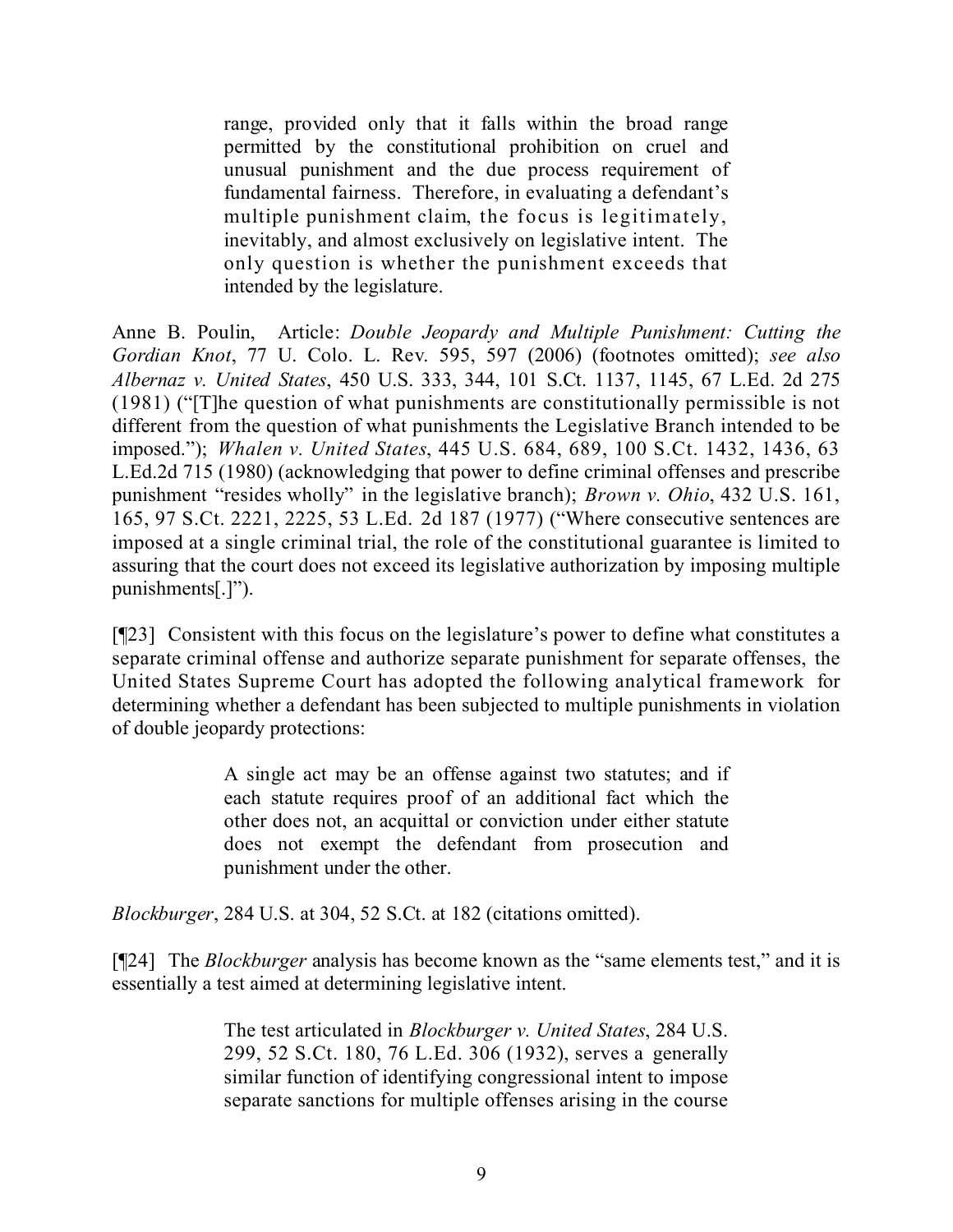of a single act or transaction. In determining whether separate punishment might be imposed, *Blockburger* requires that courts examine the offenses to ascertain 'whether each provision requires proof of a fact which the other does not.' *Id.*, at 304, 52 S.Ct., at 182. As *Blockburger* and other decisions applying its principle reveal ... the Court's application of the test focuses on the statutory elements of the offense. If each requires proof of a fact that the other does not, the *Blockburger* test is satisfied, notwithstanding a substantial overlap in the proof offered to establish the crimes.

*Albernez*, 450 U.S. at 337-38, 101 S.Ct. at 1141-42 (quoting *Iannelli v. United States*, 420 U.S. 770, 785, n.17, 95 S.Ct. 1284, 1293, n.17, 43 L.Ed. 2d 616 (1975)); *see also Whalen*, 445 U.S. at 691-92, 100 S.Ct. at 1437-38 (*Blockburger* same elements test as rule of statutory construction to determine legislative intent).

[¶25] Our Court has likewise long applied the *Blockburger* same elements test for determining whether convictions should merge for sentencing. *See, e.g., James*, ¶ 12, 271 P.3d at 1018; *Howard v. State*, 762 P.2d 28, 32 (Wyo. 1988). We have stated:

> Federal double jeopardy law appears to have been settled in *United States v. Dixon*, 509 U.S. 688, 696, 113 S.Ct. 2849, 2856, 125 L.Ed. 2d 556 (1993), with the Supreme Court's holding that "[i]n both the multiple punishment and multiple prosecution contexts, this Court has concluded that where the two offenses for which the defendant is punished or tried cannot survive the 'same-elements' test, the double jeopardy bar applies." The inquiry under the same-elements test is "whether each offense contains an element not contained in the other; if not, they are the 'same offence' and double jeopardy bars additional punishment and successive prosecution." *Id.* Like the United States Supreme Court, this Court recognizes and follows the same-elements test. *See, e.g., Granzer v. State*, 2010 WY 130, ¶ 13, 239 P.3d 640, 645 (Wyo. 2010); *Snow v. State*, 2009 WY 117, ¶ 16, 216 P.3d 505, 510 (Wyo. 2009); and *Najera v. State*, 2009 WY 105, ¶ 11, 214 P.3d 990, 994 (Wyo. 2009).

*James*, ¶ 12, 271 P.3d at 1018 (quoting *Rathbun v. State*, 2011 WY 116, ¶ 6, 257 P.3d 29, 32 (Wyo. 2011)).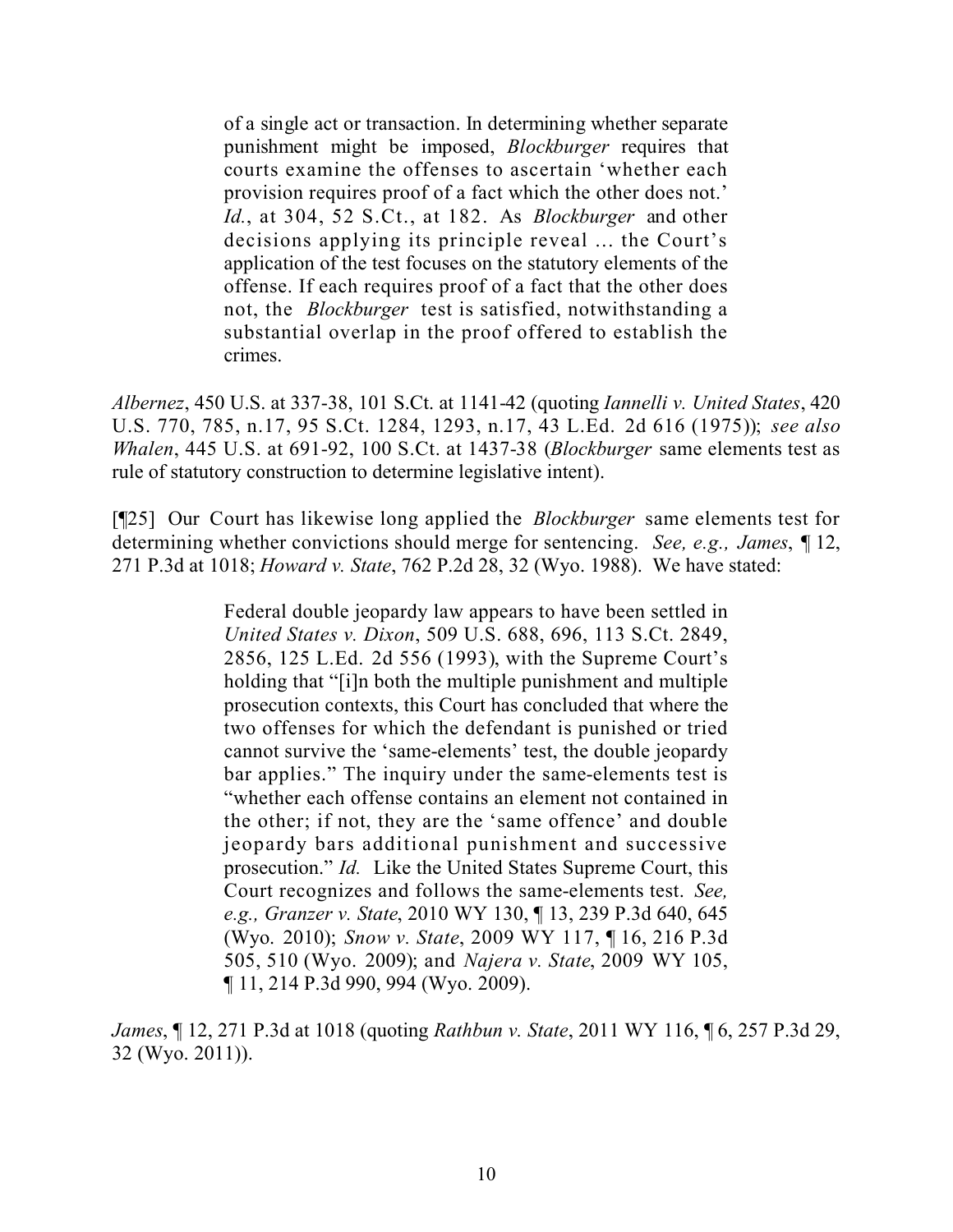[¶26] This Court has not, however, limited its analysis of sentencing merger questions to application of the same elements test. For some time, we have required an additional inquiry into the facts proven at trial, an analysis we shall refer to in this opinion as the facts or evidence test.

> In addition to the same-elements test, this Court has also considered a merger doctrine that allows for the consideration of other factors:

The question of merger as a bar to multiple sentences for the same act, however, summons a more complex appellate standard of review. As a practical matter, in appeals alleging imposition of multiple sentences for a single act, the focus necessarily expands to embrace those facts proven at trial. The ultimate question becomes whether those facts reveal a single criminal act or multiple and distinct offenses against the victim or victims and hence the State.

*James*, ¶ 13, 271 P.3d at 1019 (quoting *Bilderback v. State*, 13 P.3d 249, 254 (Wyo. 2000)); *see also Winstead*, ¶ 14, 261 P.3d at 746; *Najera*, ¶ 11, 214 P.3d at 994; *Rouse v. State*, 966 P.2d 967, 970 (Wyo. 1998); *Owen v. State*, 902 P.2d 190, 193 (Wyo. 1995); *Rivera v. State*, 840 P.2d 933, 944 (Wyo. 1992).

[¶27] The facts or evidence test requires the following additional analysis to determine whether convictions should merge for sentencing:

> In deciding whether offenses merge, the question is whether the offenses charged "necessarily involve" one another, or whether any additional facts are needed to prove additional offenses once the primary offense has been proven. In deciding merger questions, we focus not only on the similarity of the elements of the crimes, but also, and primarily, on the facts proved at trial, for the question is whether those facts show that in practical effect the defendant committed but a single criminal act.

*Bilderback*, 13 P.3d at 255 (quoting *Commonwealth v. Whetstine*, 496 A.2d 777, 779-80 (Pa. Super. 1985)).

[¶28] Having set forth the general framework for our merger analysis, we next apply the two merger tests, the same elements test and the facts or evidence test, to the offenses for which Sweets was convicted and sentenced in this case.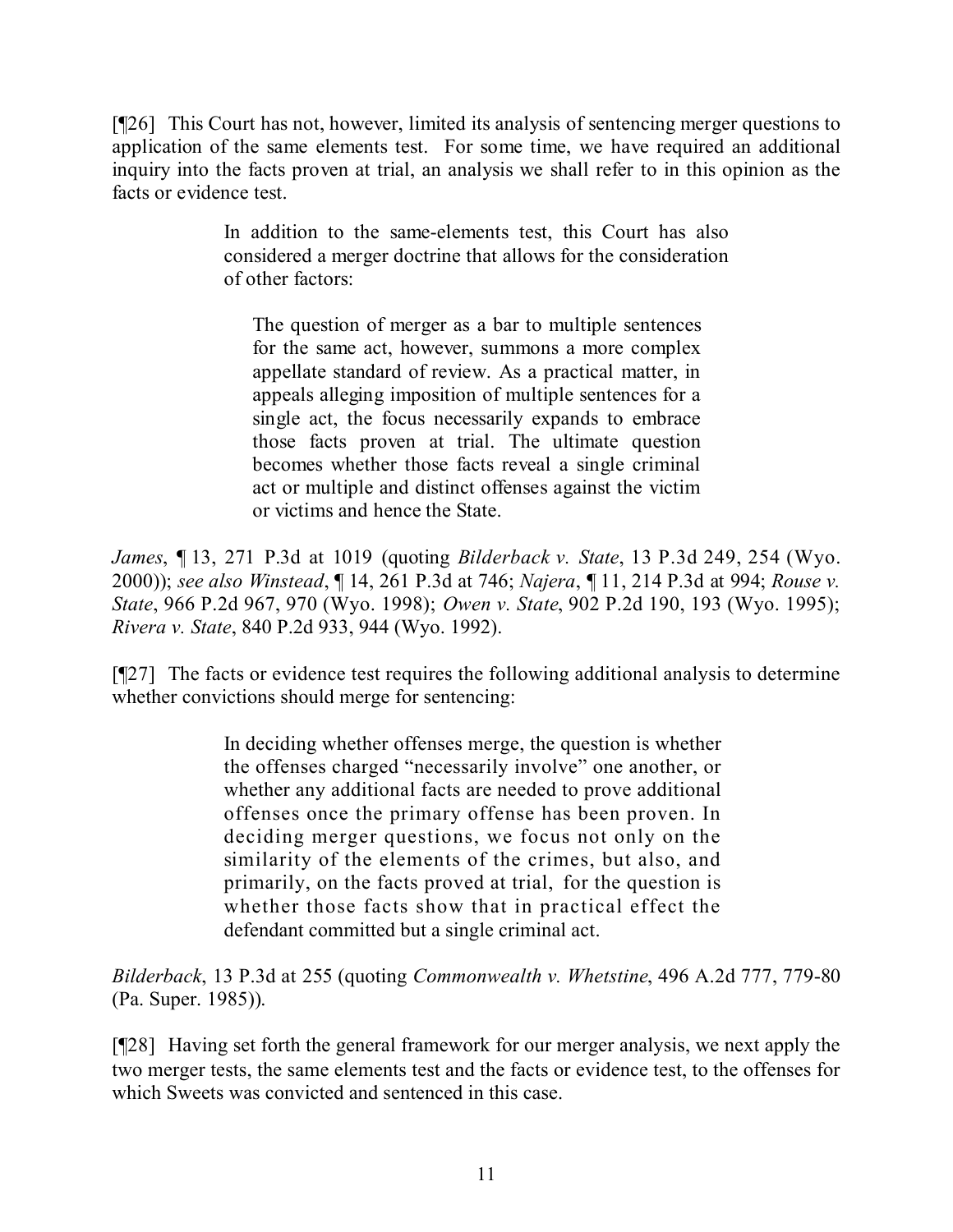# **2. Application of Same Elements Test**

[¶29] On appeal, Sweets does not appear to contest the district court's conclusion that merger of his sentences was not required under the same elements test. Instead, he argues that the court erred in not finding that application of the facts or evidence test required a merger. Nonetheless, in the interests of providing a complete analysis, we address the same elements test. In doing so, we conclude that the crimes of obtaining property by false pretenses and of wrongful disposing of property have different elements and that the legislature intended separate criminal offenses with separate sentences for each offense.

[¶30] Again, our inquiry under the same elements test is whether each criminal offense contains an element not contained in the other. *James*, ¶ 12, 271 P.3d at 1018. The jury instructions given below set forth the elements of each criminal offense with which Sweets was charged. Instruction No. 12 defined the elements of obtaining property by false pretenses:

> 1. On or between the 1st day of October, 2010, and the 15th day of December, 2010,

- 2. In Sweetwater County, Wyoming,
- 3. The Defendant, Ivan Lee Sweets, Sr.,
- 4. With intent to defraud Mary Froman,

5. Knowingly obtained crane parts from Mary

Froman,

6. By false pretenses, and

7. The value of the property obtained was \$1,000.00 or more.

[¶31] Instruction No. 13 defined the elements of wrongful disposing of property:

1. On or between the 1st day of October, 2010, and the 15th day of December, 2010,

2. In Sweetwater County, Wyoming,

3. The Defendant, Ivan Lee Sweets, Sr.,

4. Did dispose of Mary Froman's crane parts with a value of \$1,000.00 or more,

5. Which he knew, believed or had reasonable cause to believe were obtained in violation of law.

[¶32] The elements outlined in the jury instructions track the statutory language of each offense. *See* Wyo. Stat. Ann. § 6-3-407 (LexisNexis 2013) (Obtaining Property by False Pretenses); Wyo. Stat. Ann. § 6-3-403 (LexisNexis 2013) (Wrongful Disposing of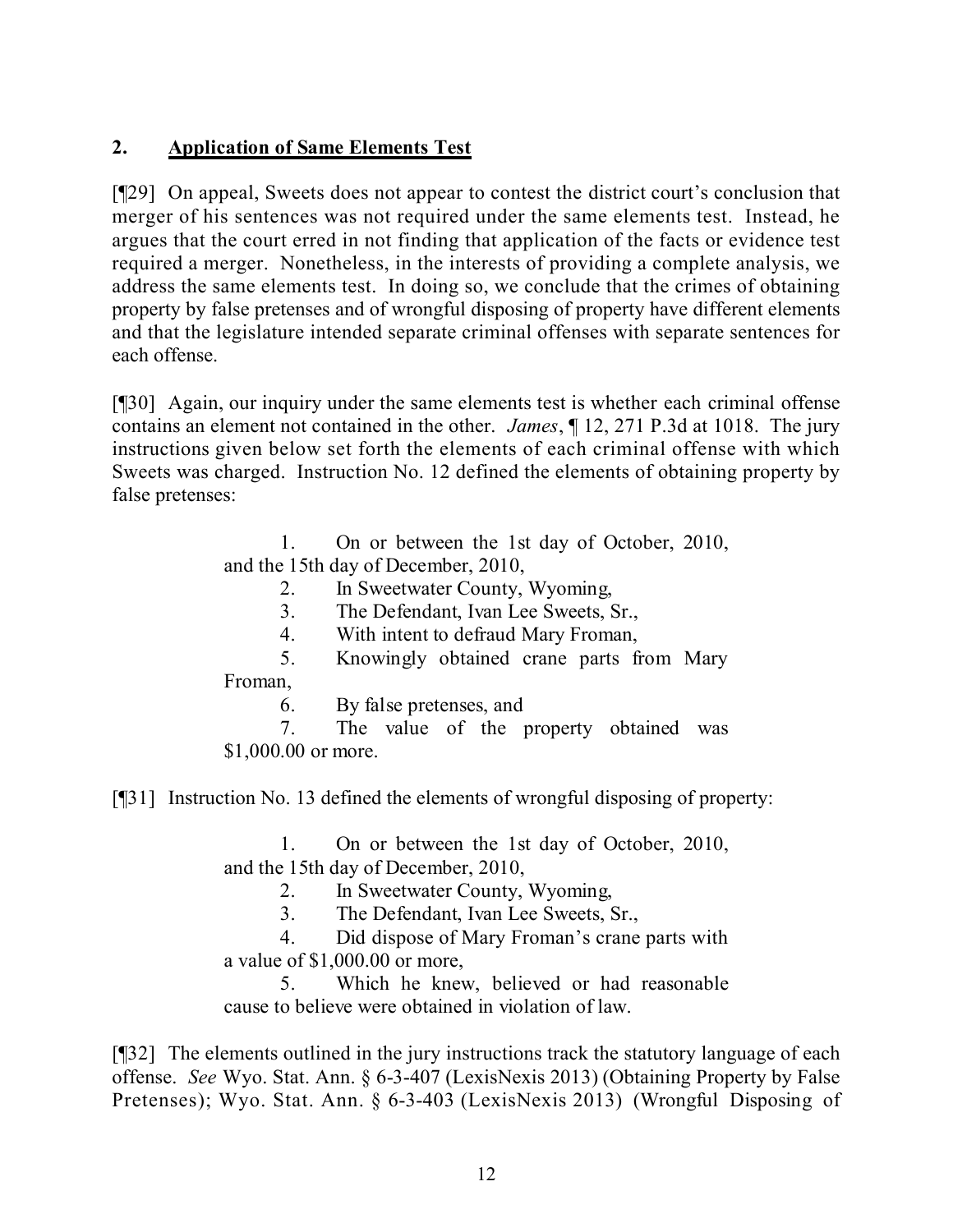Property).<sup>2</sup> A comparison of those elements shows that each offense clearly contains at least one element that the other does not. Obtaining property by false pretenses requires the showing of an intent to defraud, whereas wrongful disposing of property contains no such requirement. *See Trevino*, ¶ 12, 142 P.3d at 218 ("Intent to defraud is an essential element of the crime of obtaining property by false pretenses[.]"); *Capshaw v. State*, 737 P.2d 740, 744 (Wyo. 1987) (statute proscribing wrongful receipt or disposing of property requires no showing of specific intent). And, wrongful disposing of property requires a showing that the property was disposed of, whereas obtaining property by false pretenses contains no such requirement. *See Miller v. State*, 732 P.2d 1054, 1062 (Wyo. 1987) (Crime of obtaining property by false pretenses is complete upon obtaining property from victim.).

[¶33] Application of the same elements test illustrates that the legislature intended the crimes with which Sweets was charged and convicted to be separate offenses with separate punishments. Moreover, we have held that "[w]here independent but

(ii) Repealed by Laws 1984, ch. 44,  $\S$  3.

(iii) A misdemeanor punishable by imprisonment for not more than six (6) months, a fine of not more than seven hundred fifty dollars (\$750.00), or both, if the value of the property is less than one thousand dollars (\$1,000.00).

Wyo. Stat. Ann. § 6-3-403 provides:

(a) A person who buys, receives, conceals or disposes of property which he knows, believes or has reasonable cause to believe was obtained in violation of law is guilty of:

(i) A felony punishable by imprisonment for not more than ten (10) years, a fine of not more than ten thousand dollars (\$10,000.00), or both, if the value of the property is one thousand dollars (\$1,000.00) or more; or

(ii) Repealed by Laws 1984, ch. 44, § 3.

(iii) A misdemeanor punishable by imprisonment for not more than six (6) months, a fine of not more than seven hundred fifty dollars (\$750.00), or both, if the value of the property is less than one thousand dollars (\$1,000.00).

(b) A person may be indicted under this section in the county where he received or possessed the property, notwithstanding the wrongful taking occurred in another county.

 $\overline{a}$  $2$  Wyo. Stat. Ann. § 6-3-407 provides:

<sup>(</sup>a) A person who knowingly obtains property from another person by false pretenses with intent to defraud the person is guilty of:

<sup>(</sup>i) A felony punishable by imprisonment for not more than ten (10) years, a fine of not more than ten thousand dollars (\$10,000.00), or both, if the value of the property is one thousand dollars (\$1,000.00) or more; or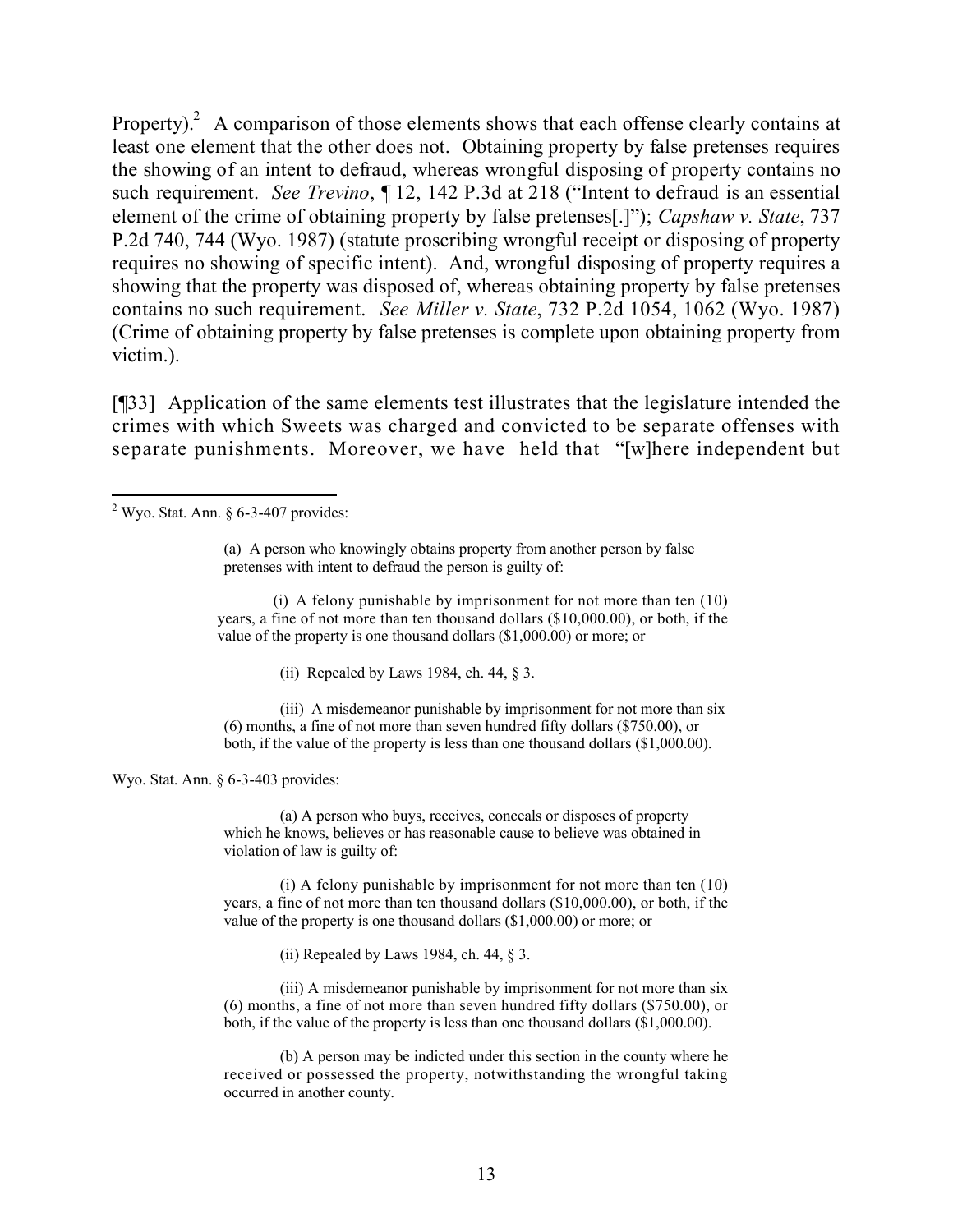overlapping statutes are directed to separate evils, cumulative punishments are intended." *James*, ¶ 14, 271 P.3d at 1019 (citing *Nowack v. State*, 774 P.2d 561, 567 (Wyo. 1989)). With respect to the crime of obtaining property by false pretenses we have observed that "the gravamen of the offense is in making the false pretense, and obtaining thereby a person's property or signature and does not depend upon ultimate loss to the victim[.]" *Anderson v. State*, 196 P. 1047, 1051 (Wyo. 1921) (citation omitted). The offense of wrongful disposing of property, on the other hand, is by its plain terms aimed at the evil of what happens to the property after it is wrongfully obtained. As we explained in *Garcia v. State*, 777 P.2d 1091 (Wyo. 1989), the evil the legislature sought to address in the wrongful concealing or disposing of property statute does not shield the actual thief from its coverage:

> He attempts to shore up this obvious weakness in his argument by contending that the possessory offenses of receiving and concealing were intended by the legislature to reach only a thief's accessories after the fact. He cites no cogent authority in support of this position, however, and ignores past decisions of this court suggesting a contrary conclusion. Where evidence strongly indicated the defendant's involvement in the underlying theft, we upheld his conviction for receiving and concealing stolen oil field drill bits based on his unexplained possession of those bits. *Tageant v. State*, 673 P.2d 651 (Wyo. 1983); see also *Capshaw v. State*, 737 P.2d 740 (Wyo. 1987). Furthermore, we expressly rejected the argument that an admitted thief could not be charged and convicted of concealing the stolen property in *Pote v. State*, 695 P.2d 617, 622 (Wyo. 1985). If we were to adopt appellant's argument, the State would be required to offer evidence that someone other than the possessor of stolen goods committed the actual theft. This court has repeatedly rejected such a requirement. See generally *State v. Callaway*, 72 Wyo. 509, 267 P.2d 970 (1954); *Curran v. State*, 12 Wyo. 553, 76 P. 577 (1904). Appellant fails to consider that the evil which the legislature intended to address in this instance may just as well have been the mere wrongful possession and use of stolen property. The evil character of such possessory acts does not disappear when an unproved thief engages in such acts only to magically reappear when a fence or some other third party engages in similar conduct. Where the thief can be proven to have committed the lesser offense, we will not permit him to obstruct prosecution by giving partial proof of greater guilt.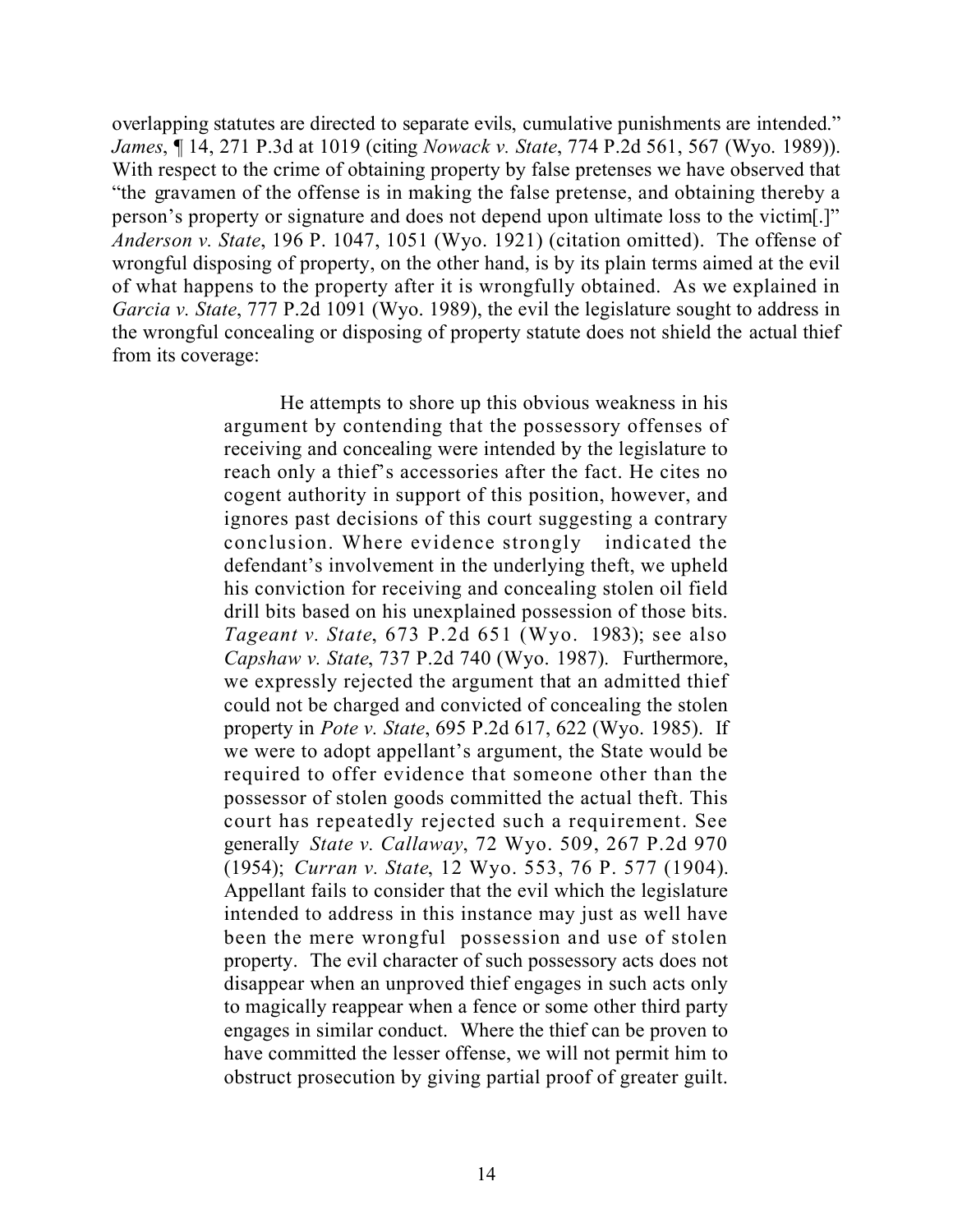Appellant was properly charged and prosecuted for concealing stolen property.

*Garcia*, 777 P.2d at 1094.

[¶34] Application of the *Blockburger* same elements test reveals a legislative intent to make obtaining property by false pretenses and wrongful disposing of property separate criminal offenses and to impose separate punishments for violation of those offenses. Under the same elements analysis, Sweets' multiple punishments did not violate double jeopardy protections and his convictions were not required to merge for sentencing.

# **3. Application of Facts or Evidence Test**

[¶35] As discussed above, our facts or evidence test focuses not on the statutory elements of the charged offenses, but on the facts proved at trial and "whether those facts show that in practical effect the defendant committed but a single criminal act." *Bilderback*, 13 P.3d at 255. It is on this test that Sweets relies in contending that the district court erred in denying his merger motion. Sweets argues that his acts of obtaining and disposing of the crane attachments occurred together and at once and resulted, in practical effect, in but a single criminal act. Sweets' argument has merit under our facts or evidence test. Given, however, that the same elements test reveals such a clear legislative intent to define separate offenses with separate punishments, we decline to require a merger of Sweets' sentences. Instead, we find that this case highlights the need to reconsider our facts or evidence test, which on close examination, we conclude should yield to the constitutionally-based same elements test as the sole means to analyze sentencing merger questions.

[¶36] We begin our reconsideration of the facts or evidence test by reviewing two cases in which this Court's application of the test has resulted in findings that convictions must merge for sentencing. We start our analysis here because, although both cases address offenses entirely different from the offenses with which Sweets was charged and convicted, the reasoning in the two cases illustrates how the facts or evidence test must apply to the offenses at issue in the case before us.

[¶37] In *Najera*, we required merger of a father's multiple convictions for sexual assault and incest. We reasoned:

> In this case . . . five of the six sexual assault charges (counts I and III through VI) required proof that Appellant was the father of the victims and was, therefore, in a position of authority as required by the applicable statute. The incest charges also required the State to prove that Appellant was the father of the victims. All sexual assault charges required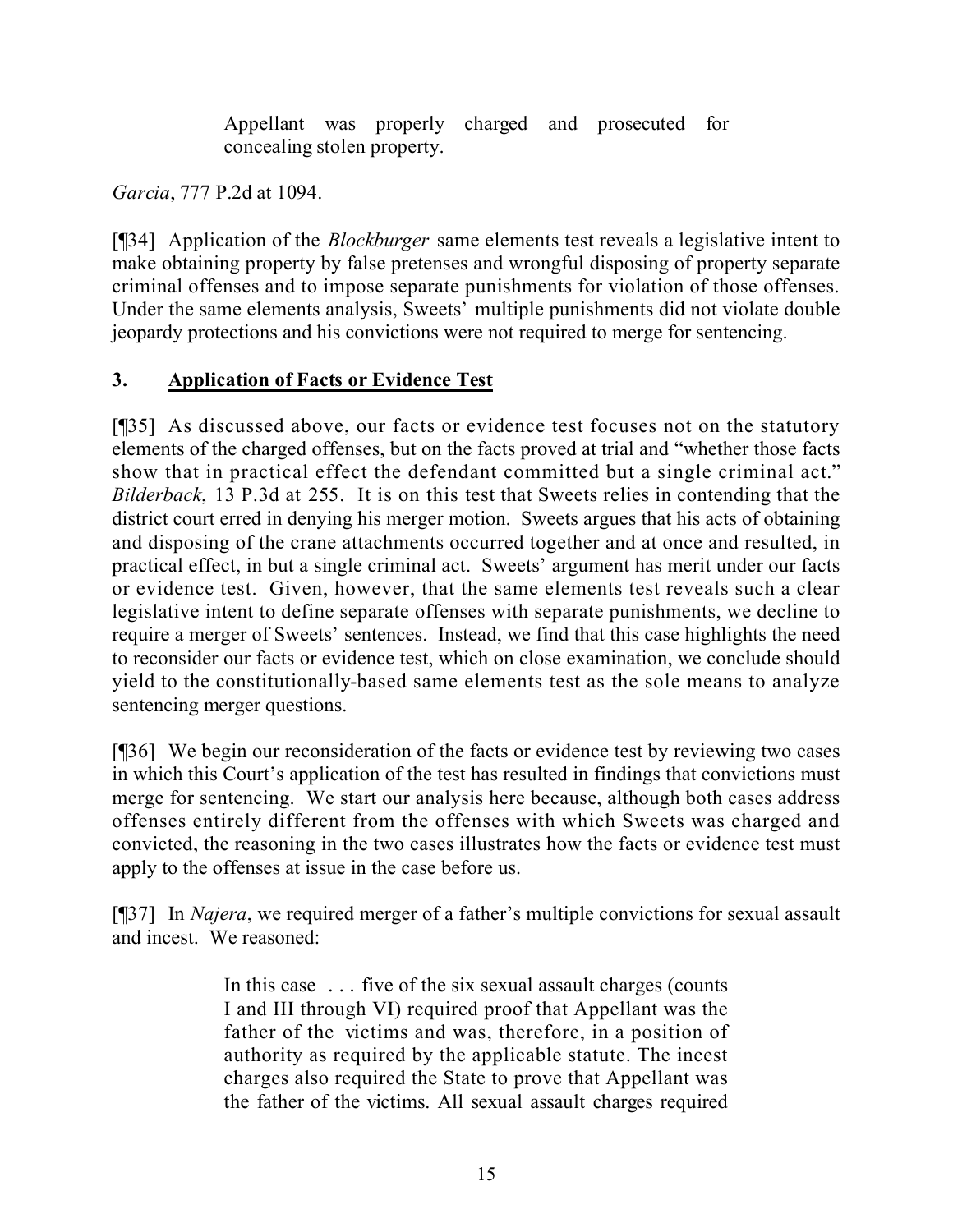either sexual intrusion or sexual contact, and so did the incest charges. *In short, it would be impossible for Appellant to commit second- or third-degree sexual assault based upon the use of his position of authority as father of the victims without also committing incest*. We conclude that the incest counts VII, IX, X, XI, and XII merge, for the purpose of sentencing, into the sexual assault counts I, III, IV, V, and VI, respectively.

*Najera*, ¶ 13, 214 P.3d at 994 (emphasis added).

[¶38] In *Bilderback*, we addressed merger of a defendant's convictions for attempted second degree murder and use of a firearm in the commission of a felony. Applying the same elements test, we found that no merger was required because the two offenses had different elements. *Bilderback*, 13 P.3d at 254. But, in applying the facts or evidence test, we concluded that merger was required, explaining:

> It is undisputed that Mr. Bilderback's only act which caused him to be found guilty of attempted second-degree murder was the shooting of Officer Parkin. Obviously, under the facts in this record, that shooting could not have been accomplished without the use of the firearm. The state presents a theoretical argument that not all attempted seconddegree murder scenarios necessarily involve the use of a firearm, and this is certainly true. But that is not the correct analysis. We must carefully examine the facts of *this* case and determine whether *this* defendant's offenses under § 6-1-  $301(a)(i)$  and § 6–2–104 could have occurred without the defendant necessarily committing an offense under § 6-8- 101(a). They could not.

*Bilderback*, 13 P.3d at 255 (emphasis in original).

[¶39] Our decisions in *Najera* and *Bilderback* illustrate that in applying the facts or evidence test, our inquiry has focused on whether the State used the same facts or evidence to prove all elements of the convicted offenses (*Najera*), or whether one of the convictions subsumes the other—that is, whether under the facts in evidence, the only way one of the offenses was committed was by commission of the other (*Bilderback*). Where the answer to either question is in the affirmative, we have required merger of the convictions for sentencing.

[¶40] Turning then to the present case, the reasoning of *Najera* and *Bilderback* requires that we consider whether either of Sweets' convictions, obtaining property by false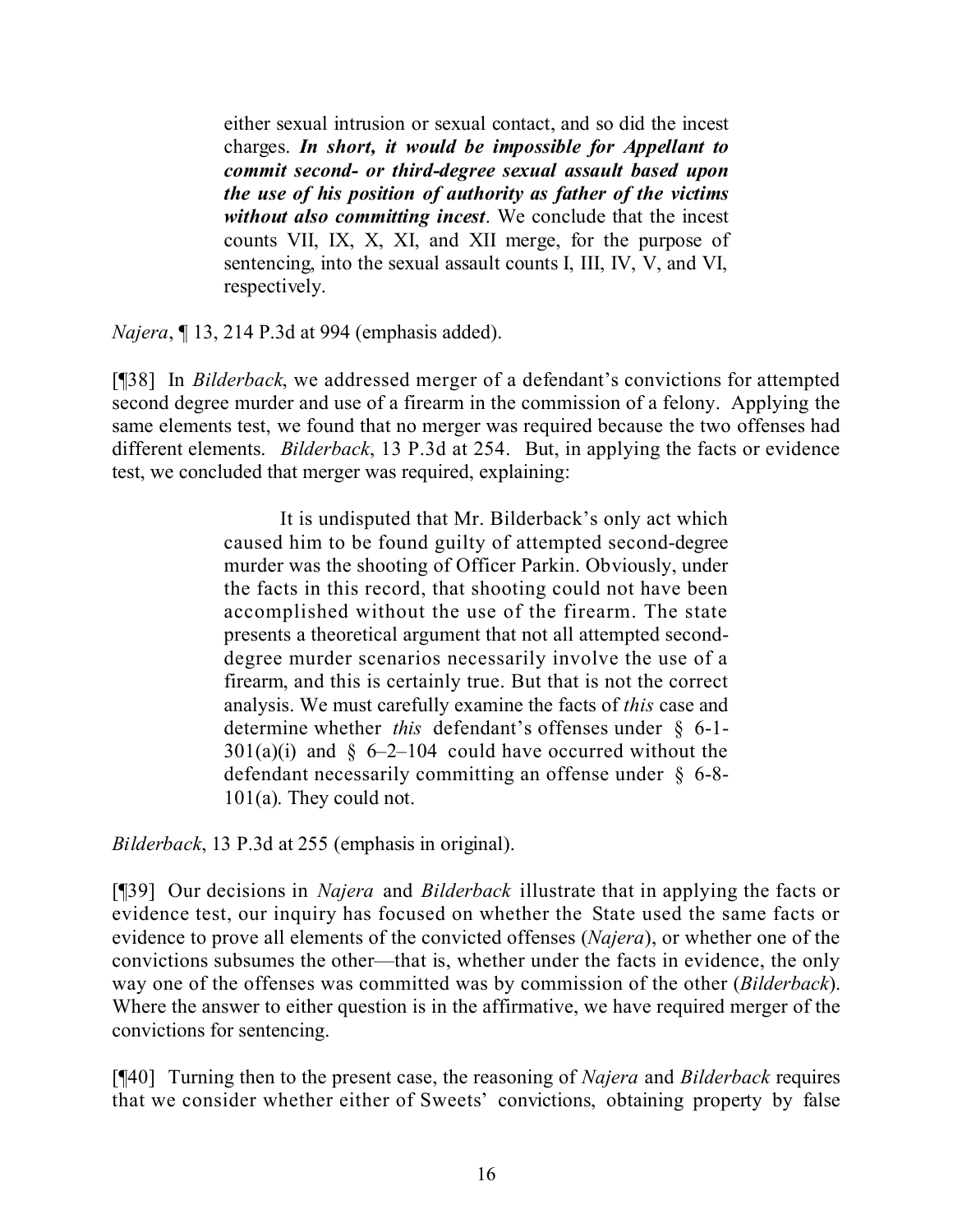pretenses or wrongful disposing of property, was subsumed by the other or was based on the same facts. We conclude that the answer to both questions is yes.

[¶41] In arguing the facts or evidence test, Sweets focuses his attention on the wrongful disposing of property offense and asserts that the only way he could have wrongfully disposed of property under the facts proven was through his offense of obtaining property by false pretenses. That is, the wrongful disposing could not have occurred without the first offense. The State argues in response that wrongful disposing of property requires only a showing that the property was obtained in violation of law and there are any number of ways to prove that—for example, a third party could have stolen the property and given or sold it to Sweets. The State's observation is certainly true, and under the same elements test its argument would be relevant to the inquiry. Under the facts or evidence test, however, we do not consider, as we explained in *Bilderback*, the theoretically possible ways to prove the elements of the multiple offenses. The facts or evidence test instead requires that we "examine the facts of *this* case and determine whether *this* defendant's [offense under § 6-3-403 (wrongful disposing)] \* \* \* could have occurred without the defendant necessarily committing an offense under [§ 6-3-407 (obtaining property by false pretenses)]." *See Bilderback*, 13 P.3d at 255. As in *Bilderback*, we conclude that it could not.

[¶42] In this case, the facts show that Sweets' wrongful disposing of property could not have occurred without his obtaining property by false pretenses. That is simply the way it happened in this case. Moreover, while the State certainly can prove the offense of obtaining property by false pretenses without showing that the property was then disposed of, the State in this case placed great emphasis on the fact of Sweets' wrongful disposing of the property and relied on that fact to prove his offense of obtaining property by false pretenses—more specifically, to prove his intent to defraud. In other words, the State argued to the jury: Sweets said he was moving the crane attachments for safekeeping, but instead he immediately sold the property—and that is evidence of his fraudulent intent. The State's closing argument to the jury illustrates its reliance on Sweets' actions as one fluid transaction to prove the fraudulent intent element of the obtaining property by false pretenses:

> Was there a verbal agreement? Yes, there was. What was the only verbal agreement that there was? Ivan could take some of the parts and put them at 5 Star. That was the agreement. That is not what happened. The fact that Ivan told Mary numerous things in order to make her believe that is what was going to happen and then took her property and disposed of it as he saw fit is where the intent to defraud is. . . .

> > . . . .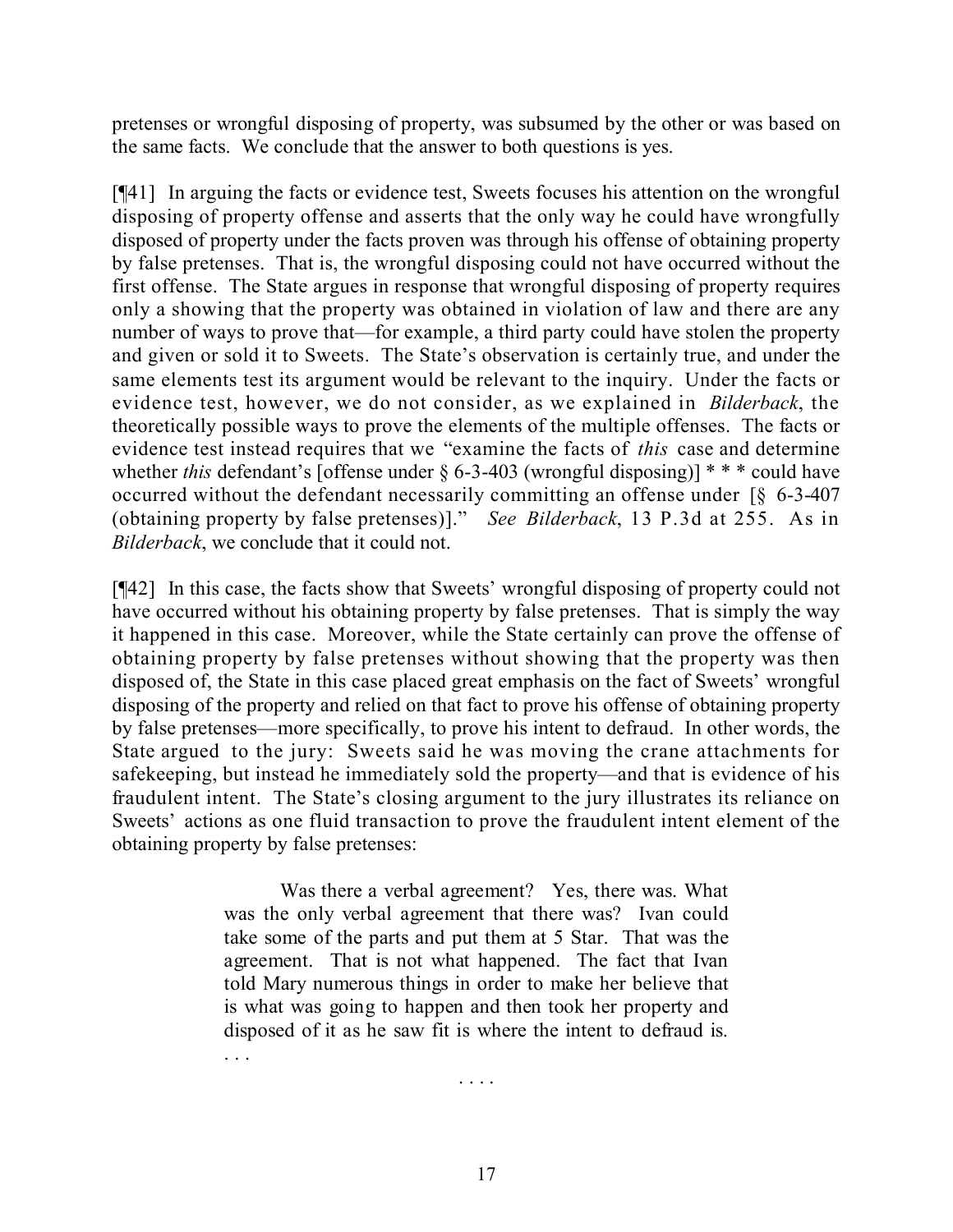In my mind I compare this case to a case where you have a vehicle that you take for a test drive. You take a vehicle for a test drive, that you are supposed to bring it back. You are supposed to take care of it. You might be buying that vehicle and the car company that you pick it up from thinks they are going to let you borrow it so that you can buy that, do you have permission to go down to Pacific Steel and scrap it for \$100? No, you do not. If the deal is you are going to bring it back and you are going to keep it safe, you don't get to scrap the car.

[¶43] As a practical matter, the facts in this case show that Sweets engaged in and was convicted of a single criminal transaction—he scrapped property that was entrusted to him for safekeeping. Under these circumstances, the facts or evidence test instructs that Sweets' convictions should merge for sentencing. We are troubled by this prospect, however, because our application of the same elements test reveals a clear legislative intent to separately punish the crimes of obtaining property by false pretenses and wrongful disposing of property, and under the United States Supreme Court prescribed double jeopardy analysis, legislative intent is the controlling determinant in evaluating the constitutionality of multiple punishments.

> Focusing double jeopardy analysis on multiple punishment concerns leads inexorably to deference to legislative intent. The appropriate punishment for criminal conduct is whatever the legislature determines. Any interpretation of double jeopardy protection that did not give determinative weight to legislative intent would necessarily and improperly act as a substantive limitation on the power of the legislature to define crime and punishment.

Poulin, *supra*, 77 U. Colo.L.Rev. at 606 (footnotes omitted); *see also Garrett v. United States*, 471 U.S. 773, 779, 105 S.Ct. 2407, 2411, 85 L.Ed. 764 (1985) (no double jeopardy bar to legislature punishing separately each step leading to consummation of transaction and also punishing the completed transaction); *Hunter*, 459 U.S. at 368, 103 S.Ct. at 679 ("Legislatures, not courts, prescribe the scope of punishments," and double jeopardy does not preclude legislature from authorizing cumulative punishments under two statutes for the same conduct.); *Brown*, 432 U.S. at 165, 97 S.Ct. at 2225 ("[T]he Fifth Amendment double jeopardy guarantee serves principally as a restraint on courts and prosecutors. The legislature remains free under the Double Jeopardy Clause to define crimes and fix punishments[.]"); *Albrecht v. United States*, 273 U.S. 1, 11, 47 S.Ct. 250, 254, 71 L.Ed. 505 (1927) (recognizing legislative branch power to punish separate steps in a criminal transaction).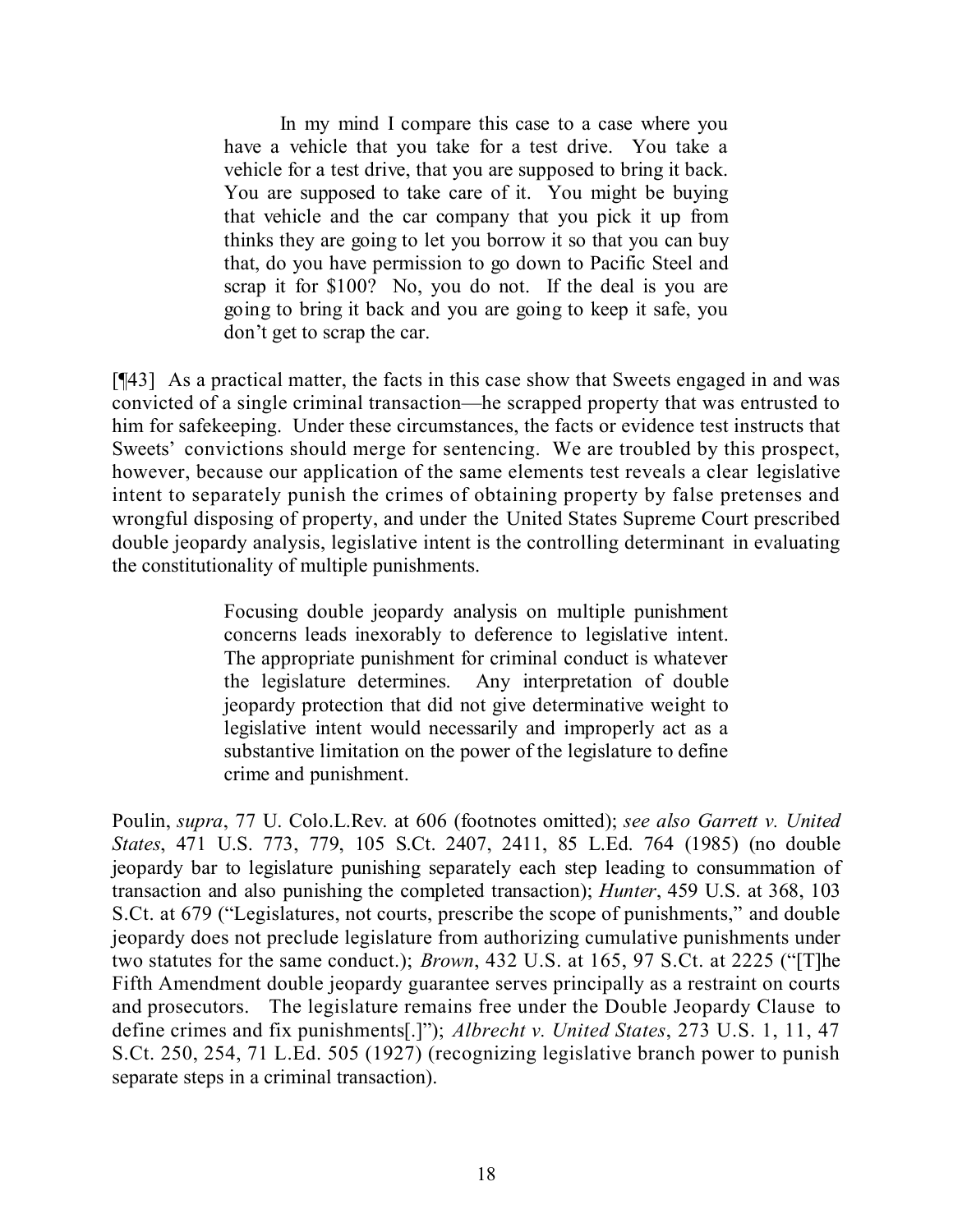[¶44] The divergent results in this case between application of the same elements test and the facts or evidence test bring to the forefront the ambiguity that the facts or evidence test has injected into our merger analysis. We recognize the need to address that ambiguity, but we are also mindful that this Court must approach the prospect of overruling prior case law with great caution:

> We consider the doctrine of *stare decisis* to be an important principle which furthers the "evenhanded, predictable, and consistent development of legal principles, fosters reliance on judicial decisions, and contributes to the actual and perceived integrity of the judicial process." *Cook v. State*, 841 P.2d 1345, 1353 (Wyo. 1992) (quoting *Payne v. Tennessee*, 501 U.S. 808, 827, 111 S.Ct. 2597, 2609, 115 L.Ed.2d 720 (1991)).

> Nevertheless, we should be willing to depart from precedent when it is necessary "to vindicate plain, obvious principles of law and remedy continued injustice." *Id.* When precedential decisions are no longer workable, or are poorly reasoned, we should not feel compelled to follow precedent. Stare decisis is a policy doctrine and should not require automatic conformance to past decisions

*Brown v. City of Casper*, 2011 WY 35, ¶ 43, 248 P.3d 1136, 1146 (Wyo. 2011) (quoting *State ex rel. Workers' Compensation Div. v. Barker*, 978 P.2d 1156, 1161 (Wyo. 1999)).

[¶45] Giving due respect to the important role of *stare decisis*, we nonetheless conclude, based on the need to align our merger analysis with the principles of double jeopardy law dictated by the United States Supreme Court, that this Court must overrule the facts or evidence test for evaluating double jeopardy challenges to multiple punishments. In addition to our discussion above, other considerations have informed our decision that the time has come to retool our sentencing merger analysis.

[¶46] First, the United States Supreme Court has expressly rejected the same facts or evidence test as unworkable and contrary to longstanding interpretation of the Fifth Amendment's double jeopardy protections. The Supreme Court's repudiation of the test came after that court itself deviated from strict application of the *Blockburger* same elements test for evaluating double jeopardy claims and adopted a "same conduct" test, which mirrors the same facts or evidence test. *See Grady v. Corbin*, 495 U.S. 508, 510, 110 S.Ct. 2084, 2087, 109 L.Ed. 2d 548 (1990). Just three years after adopting the same conduct test, the Supreme Court overruled itself, characterizing the same conduct test as lacking a constitutional basis and as unstable in its application. *United States v. Dixon*,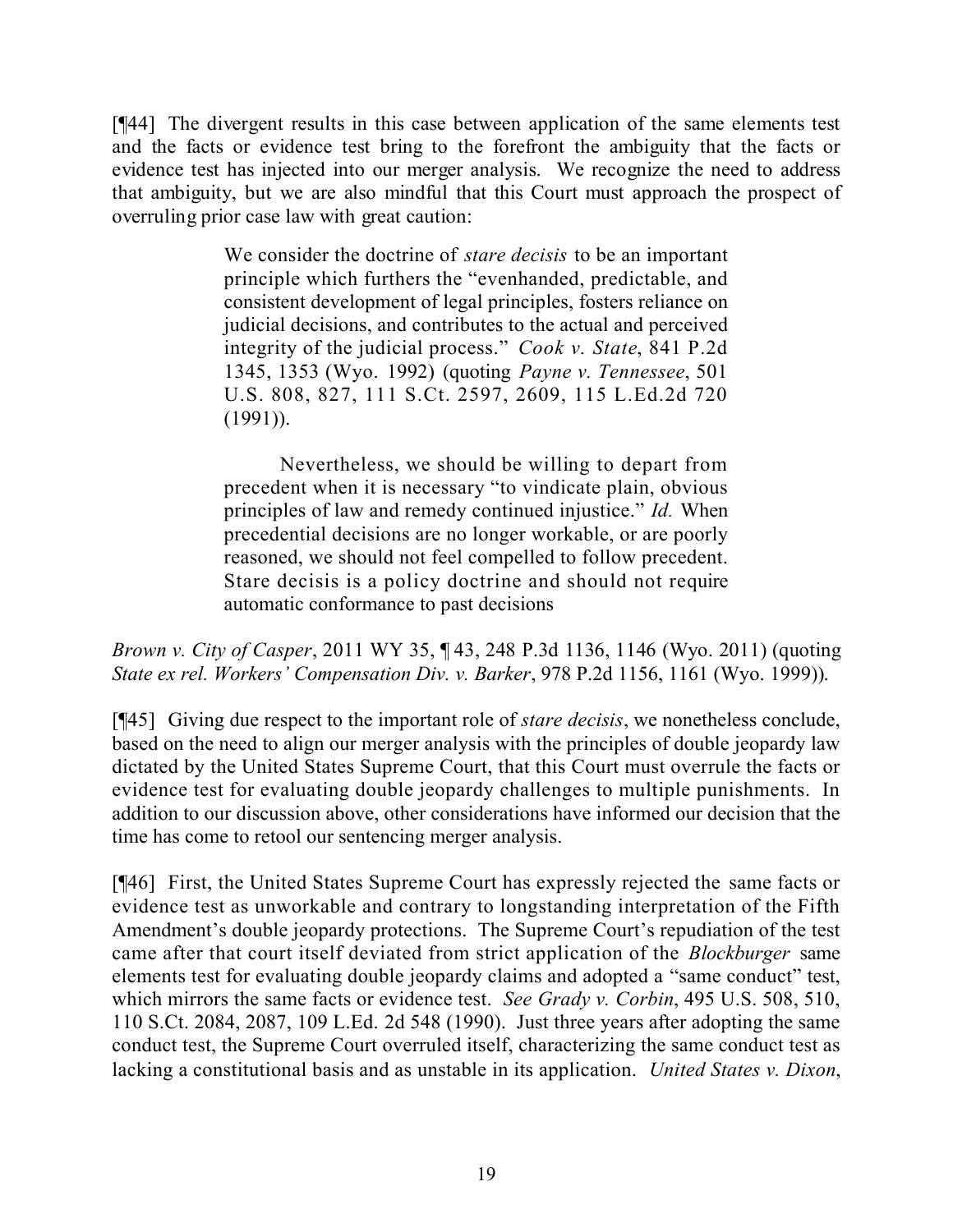509 U.S. 688, 704-09, 113 S.Ct. 2849, 2860-63, 125 L.Ed. 2d 556 (1993). The Court stated, in part:

> We have concluded, however, that *Grady* must be overruled. Unlike *Blockburger* analysis, whose definition of what prevents two crimes from being the "same offence," U.S. Const., Amdt. 5, has deep historical roots and has been accepted in numerous precedents of this Court, *Grady* lacks constitutional roots. The "same-conduct" rule it announced is wholly inconsistent with earlier Supreme Court precedent and with the clear common-law understanding of double jeopardy. See, *e.g., Gavieres v. United States*, 220 U.S., at 345, 31 S.Ct., at 416 (in subsequent prosecution, "[w]hile it is true that the conduct of the accused was one and the same, two offenses resulted, each of which had an element not embraced in the other" ). ...

> Having encountered today yet another situation in which the pre-*Grady* understanding of the Double Jeopardy Clause allows a second trial, though the "same-conduct" test would not, we think it time to acknowledge what is now, three years after *Grady,* compellingly clear: the case was a mistake. We do not lightly reconsider a precedent, but, because *Grady* contradicted an "unbroken line of decisions," contained "less than accurate" historical analysis, and has produced "confusion," we do so here.

. . . .

*Dixon*, 509 U.S. at 704, 711, 113 S.Ct. at 2860, 2864 (footnote and citations omitted).

[¶47] We also observe that our own Court, in evaluating double jeopardy claims, has emphasized that the protection relates to "offenses," as defined by statutory elements and not as defined by a defendant's particular actions. *See Granzer v. State*, 2010 WY 130, ¶ 16, 239 P.3d 640, 646 (Wyo. 2010) (The focus of the *Blockburger* test is not on the similarity of the evidence relied on to prove the elements of the offenses but on the elements themselves.); *Cook v. State*, 841 P.2d 1345, 1347 (Wyo. 1992) (quoting Black's Law Dictionary 1081 (6th ed. 1990)) ("As used in the Double Jeopardy Clause, 'same offense' means 'the same crime, not the same transaction, acts, circumstances, or situation."). Even after adopting the facts or evidence test<sup>3</sup>, this Court expressed a

 3 It appears that this Court first applied the facts or evidence in 1992 in *Rivera*, 840 P.2d at 944 ("In deciding merger questions, we focus not only on the similarity of the elements of the crimes, but also, and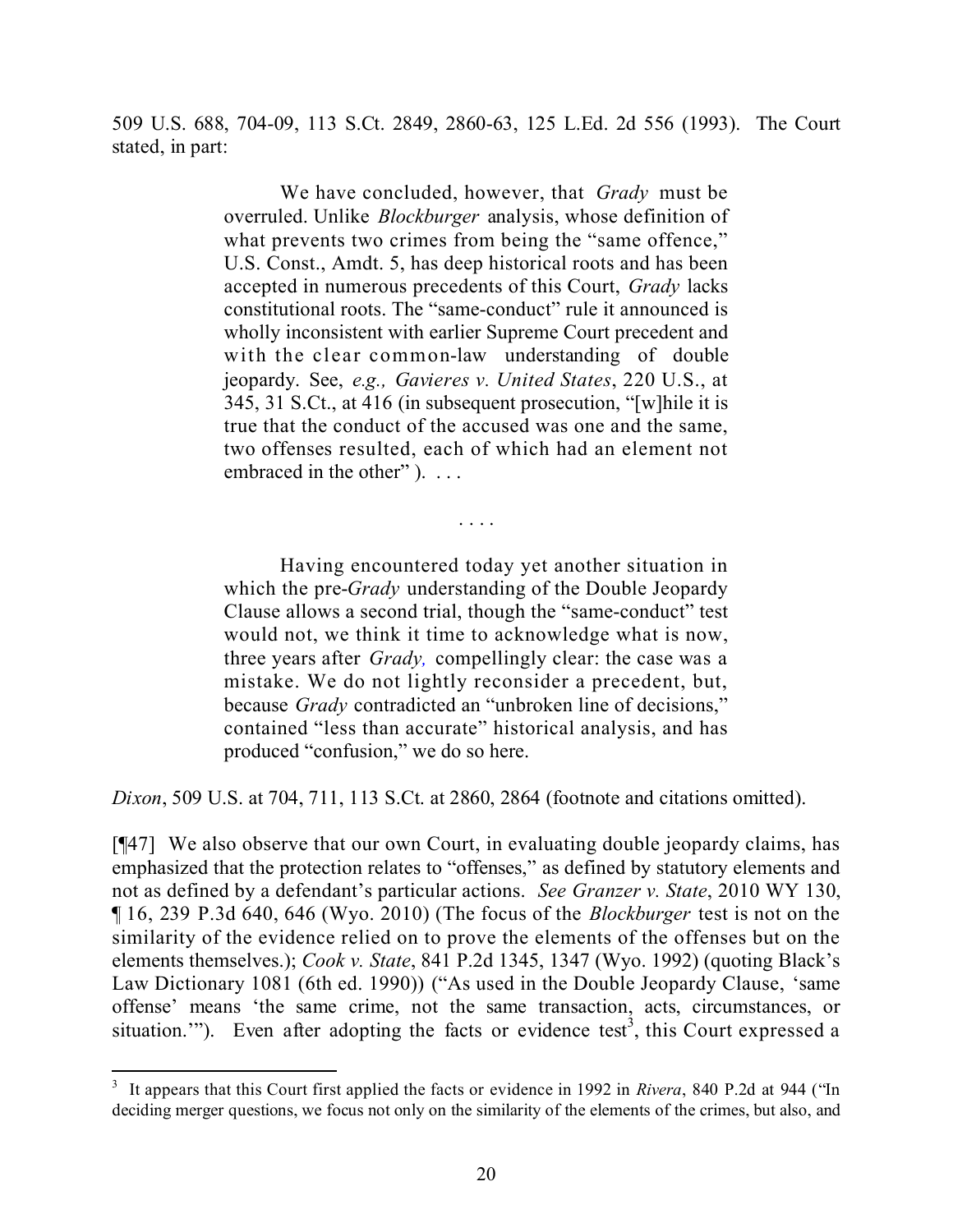continued adherence to and even preference for the statutory elements test for reviewing double jeopardy claims related to multiple punishments:

> The *Blockburger* test is the one chosen to determine if offenses have identical statutory elements or if the elements of an offense are identical to some of the elements of a greater offense in reaching a conclusion as to whether it is a lesser included offense. *Dixon.*

> It is clear that the *Blockburger* analysis parallels the statutory elements test for lesser included offenses. The application of the *Blockburger* test has nothing to do with the evidence presented at trial. *Corbin.* As *Blockburger* is traced through *Corbin, Felix,* and *Dixon,* it is clear that its role is to bar a subsequent prosecution if one of the two offenses is a lesser included offense of the other. That determination is made solely upon a comparison of the statutory elements.

> Logically, the protection accorded by the double jeopardy clause with respect to multiple punishments should be based upon the same test. The double jeopardy clause prevents a "sentencing court from prescribing greater punishment than the legislature intended." *Missouri v. Hunter*, 459 U.S. 359, 366, 103 S.Ct. 673, 74 L.Ed.2d 535 (1983). The cumulative punishment analysis must be made in the light of the dichotomy in the approach of the Supreme Court of the United States. Historical review of the origin of the *Blockburger* test discloses that its use for multiple prosecution and cumulative punishment is consistent.

> We are satisfied the statutory elements analysis should be used as the foundation for double jeopardy protection in connection with both multiple prosecutions and multiple or cumulative punishments. Once the offense is classed as a lesser included offense, then a multiple prosecution or a multiple punishment is foreclosed. A more broadly-stated test than the statutory elements analysis for arriving at lesser included offenses such as the inherent

. . . .

 $\overline{a}$ 

primarily, on the facts proved at trial, for the question is whether those facts show that in practical effect the defendant committed but a single criminal act.").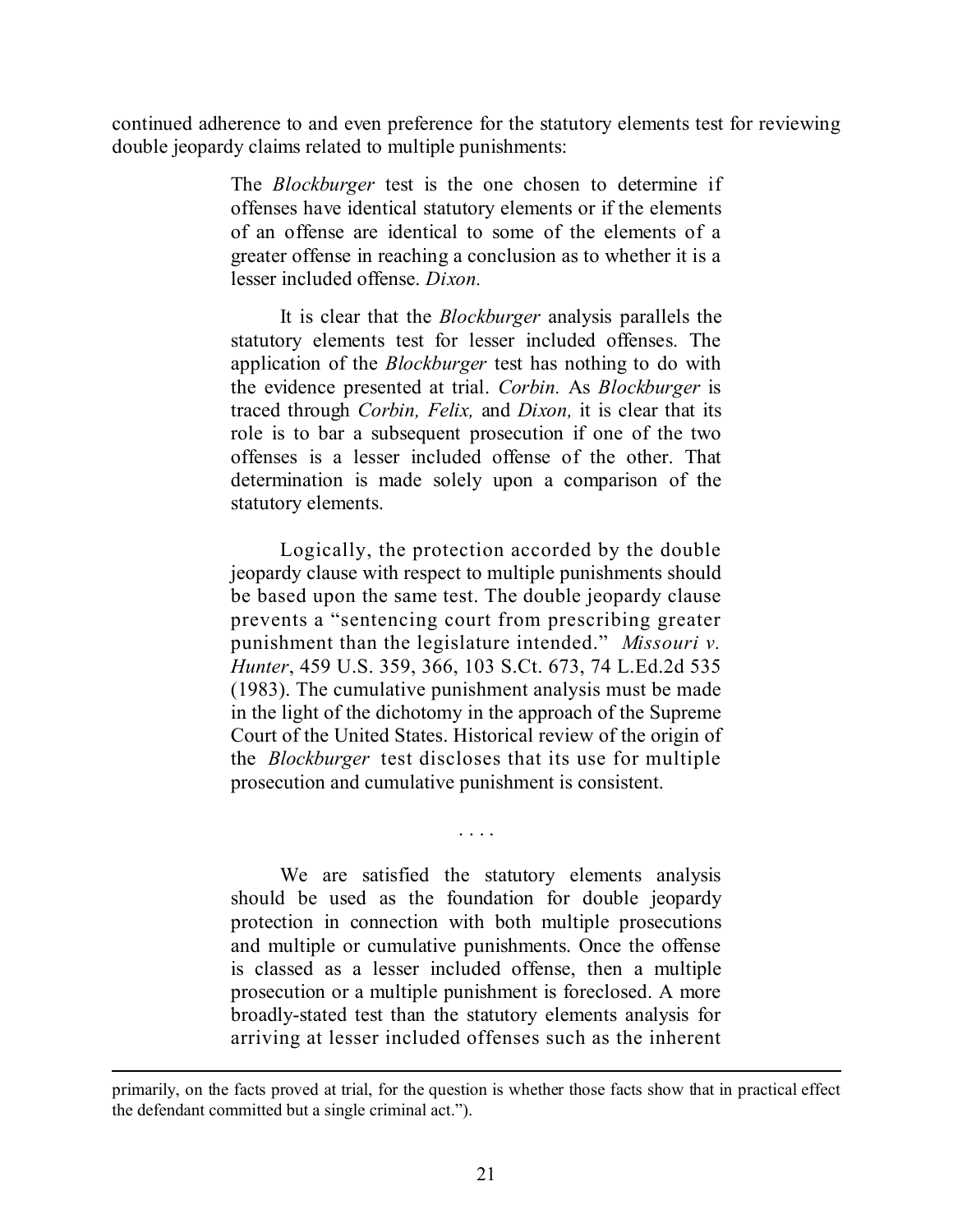relationship standard simply invites frequent questions concerning double jeopardy violations, especially for cumulative punishment. This result should be avoided.

*State v. Keffer*, 860 P.2d 1118, 1130-31 (Wyo. 1993).

[¶48] In a recent decision, we expressed our recognition that federal law is firmly grounded in its reliance on the same elements test for double jeopardy analysis, and we cited our own continuing allegiance to that approach:

> Federal double jeopardy law appears to have been settled in *United States v. Dixon*, 509 U.S. 688, 696, 113 S.Ct. 2849, 2856, 125 L.Ed.2d 556 (1993), with the Supreme Court's holding that "[i]n both the multiple punishment and multiple prosecution contexts, this Court has concluded that where the two offenses for which the defendant is punished or tried cannot survive the 'same-elements' test, the double jeopardy bar applies." The inquiry under the same-elements test is "whether each offense contains an element not contained in the other; if not, they are the 'same offence' and double jeopardy bars additional punishment and successive prosecution." *Id.* Like the United States Supreme Court, this Court recognizes and follows the same-elements test. *See, e.g., Granzer v. State*, 2010 WY 130, ¶ 13, 239 P.3d 640, 645 (Wyo. 2010); *Snow v. State*, 2009 WY 117, ¶ 16, 216 P.3d 505, 510 (Wyo. 2009); and *Najera v. State*, 2009 WY 105, ¶ 11, 214 P.3d 990, 994 (Wyo. 2009).

*Rathbun v. State*, 2011 WY 116, ¶ 6, 257 P.3d 29, 32 (Wyo. 2011).

[¶49] The case before us illustrates that application of the same facts or evidence test will not always yield results that are consistent with the same elements test. Because the same elements test is the test both mandated by the United States Supreme Court and historically relied on by this Court, and to align our double jeopardy analysis with federal precedent and our own precedent, we hereby overrule the same facts or evidence test. The same elements test shall henceforth serve as our sole test for evaluating sentencing merger questions.<sup>4</sup>

 $\overline{a}$ <sup>4</sup> Given the Court's decision, the term "merger of sentences" has little utility in our jurisprudence. In the rare instance that two criminal statutes are found to contain the same elements, the convictions under those statutes would merge for the purpose of sentencing. If one crime carries a greater penalty than the other, that would be the penalty applied. In the event of such a merger, the convictions would also merge and the defendant in question would then carry only a single conviction forward in his or her record.